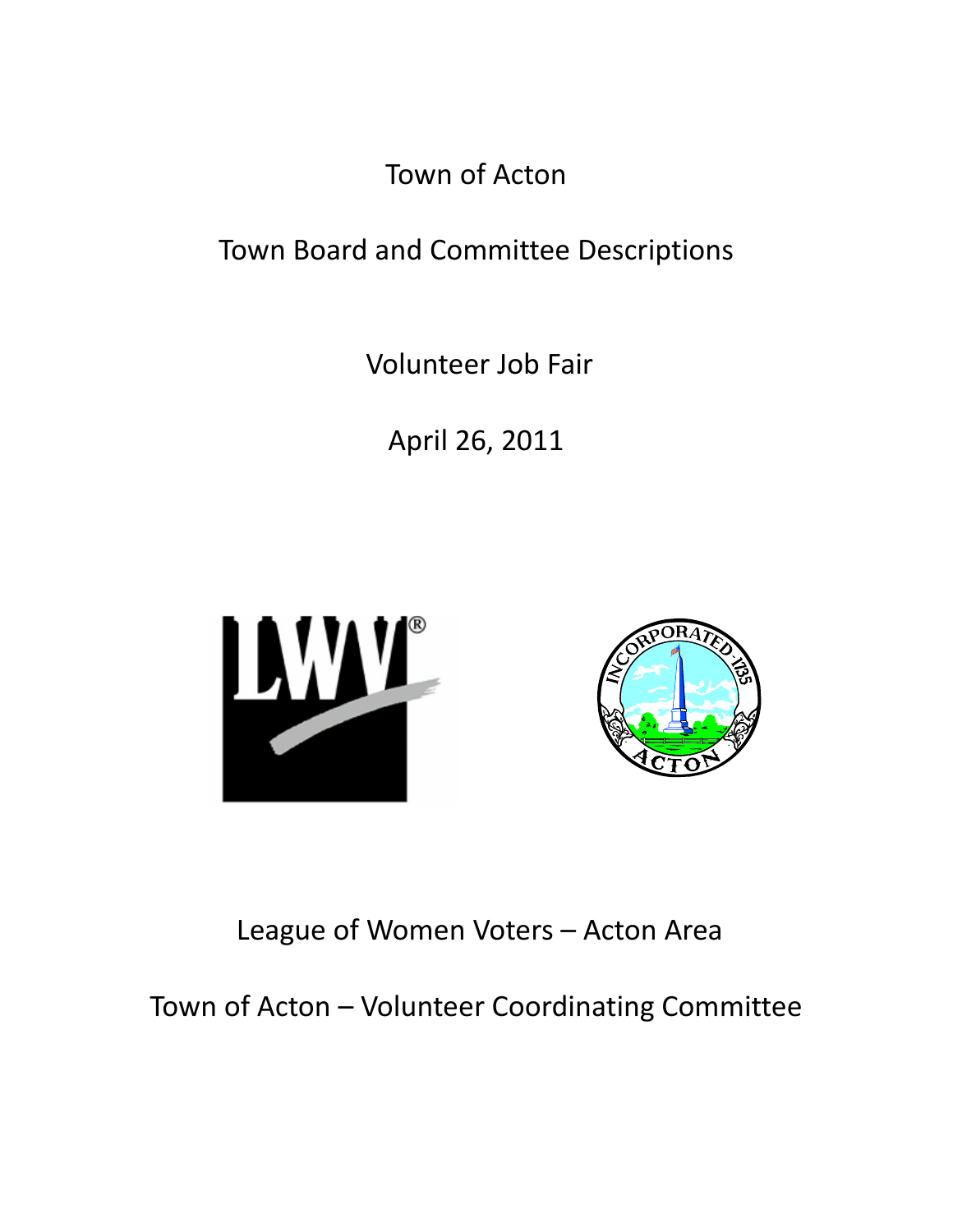# **Table of Contents**

Acton 2020 Acton‐Boxborough Cultural Council (ABCC) Acton Community Housing Corporation (ACHC) Acton Water District Board of Appeals (BOA or ZBA) Board of Assessors (BAS) Board of Health (BOH) Cable Advisory Committee (CAC) Cemetery Commission Commission on Disability (COD) Community Preservation Committee (CPC) Conservation Commission (ConsCom) Council on Aging Board (COA) Design Review Board (DRB) Economic Development Committee (EDC) Finance Committee (FinCom) Green Advisory Board Historic District Commission (HDC) Historical Commission (HC) Land Stewardship Committee (LSCom) Planning Board (PB) Recreation Commission (RC) Sidewalk Committee South Acton Train Station Advisory Committee (SATSAC) Transportation Advisory Committee (TAC) Volunteer Coordinating Committee (VCC)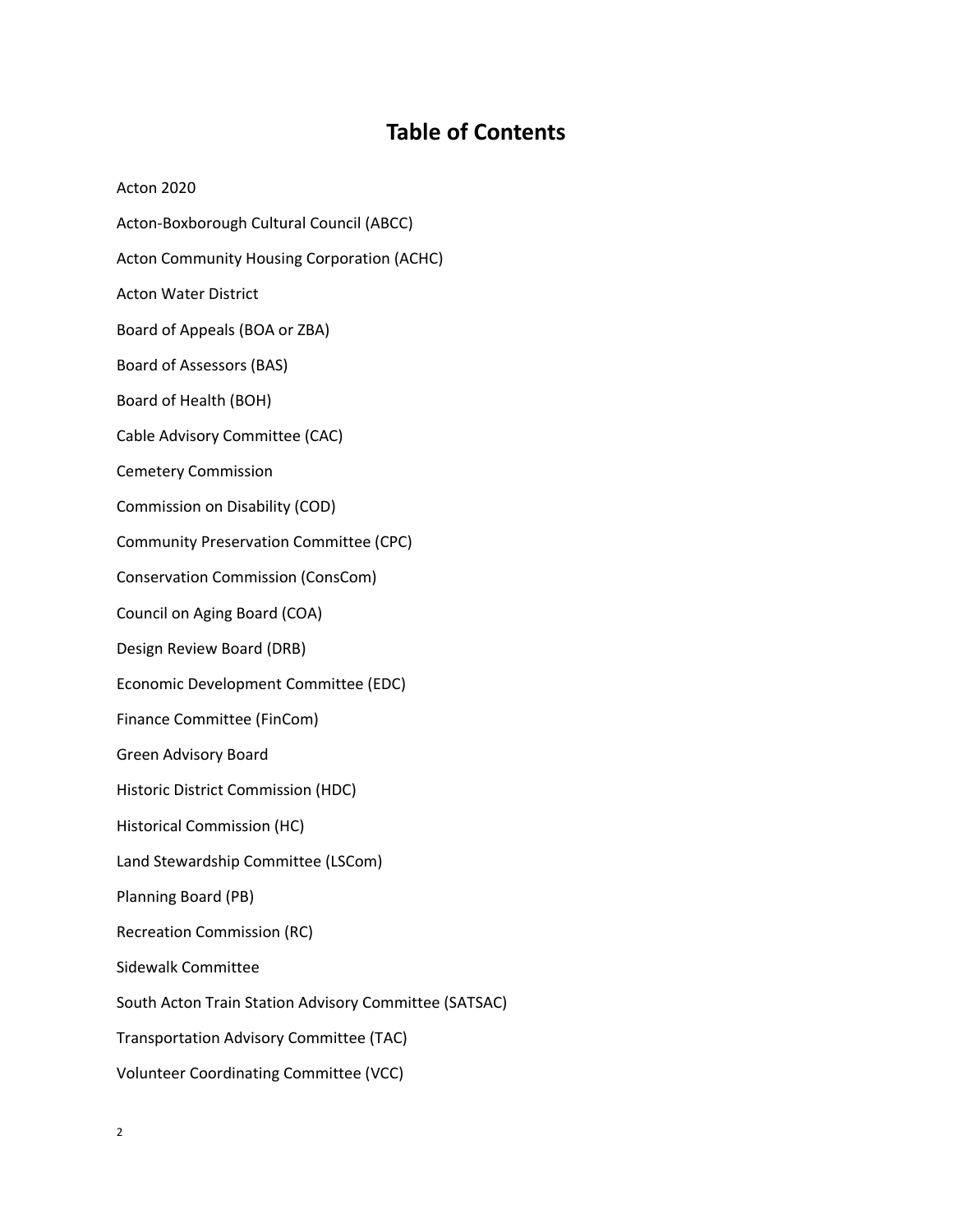# **Acton 2020**

# **472 Main St. Acton, MA 01720 Phone: (978) 929‐6631 Email: acton2020@acton‐ma.gov**

### **Description:**

The Acton 2020 Committee runs the process of creating a Comprehensive Community Plan that meets the requirements of Massachusetts General Laws (MGL) Chapter 41, Section 81 D and brings the Plan's goals and objectives to a vote at Town Meeting.

The Comprehensive Community Plan (or Master Plan) is the primary planning document for the Town, setting the Town's course for the next 10-15 years. As a committee, we have been in operation since June 2010. Thus far, we have reviewed the emerging vision and core values of the Phase I Outreach process; gathered data and facts in order to create an Existing Conditions Inventory and Analysis report on Acton, including progress made since the 1998 Master Plan Update; and revised and finalized a set of seven goals and objectives that will serve as the backbone of the plan.

Part of our responsibility is to ensure we have public input as we create this plan for our community. In order to do this, we have thus far held a big public workshop in October 2010 and then in March 2011 held three public meetings about some "burning issues" in Acton. We also have created a website that outlines the planning process and features all our events and relevant documents while also encouraging feedback (see www.acton2020.info). We also have a very active blog where we post and receive feedback on various "burning issues." (see blog.acton2020.info) We plan to have three more public events as we formulate the plan and hope to have the plan voted for approval by Town Meeting in April 2012. The Committee will oversee implementation of the goals, objectives, strategies and ac‐ tions.

Our committee is supported by staff time from the Planning Department. The Director of Planning has budget authority from the Town Manager to help in creating this plan. With this money we have hired consultants who are helping us with this process. As a committee we delegate some of our responsi‐ bilities to these consultants, but retain authority to manage the timeline of the process, approve communications to residents that launch and support the outreach efforts and review and approve the in‐ termediate and final documents to be sent to the Planning Board, the Board of Selectmen and Town Meeting for approval.

#### **Membership:**

The Acton 2020 Committee is authorized to have five full members and 2 Associates. Members are ap‐ pointed by the Selectmen. The term is until the task is done, which is anticipated to be the 2012 Town Meeting.

#### **Meetings:**

Meetings are held the second and fourth Wednesdays of each month at 7 p.m.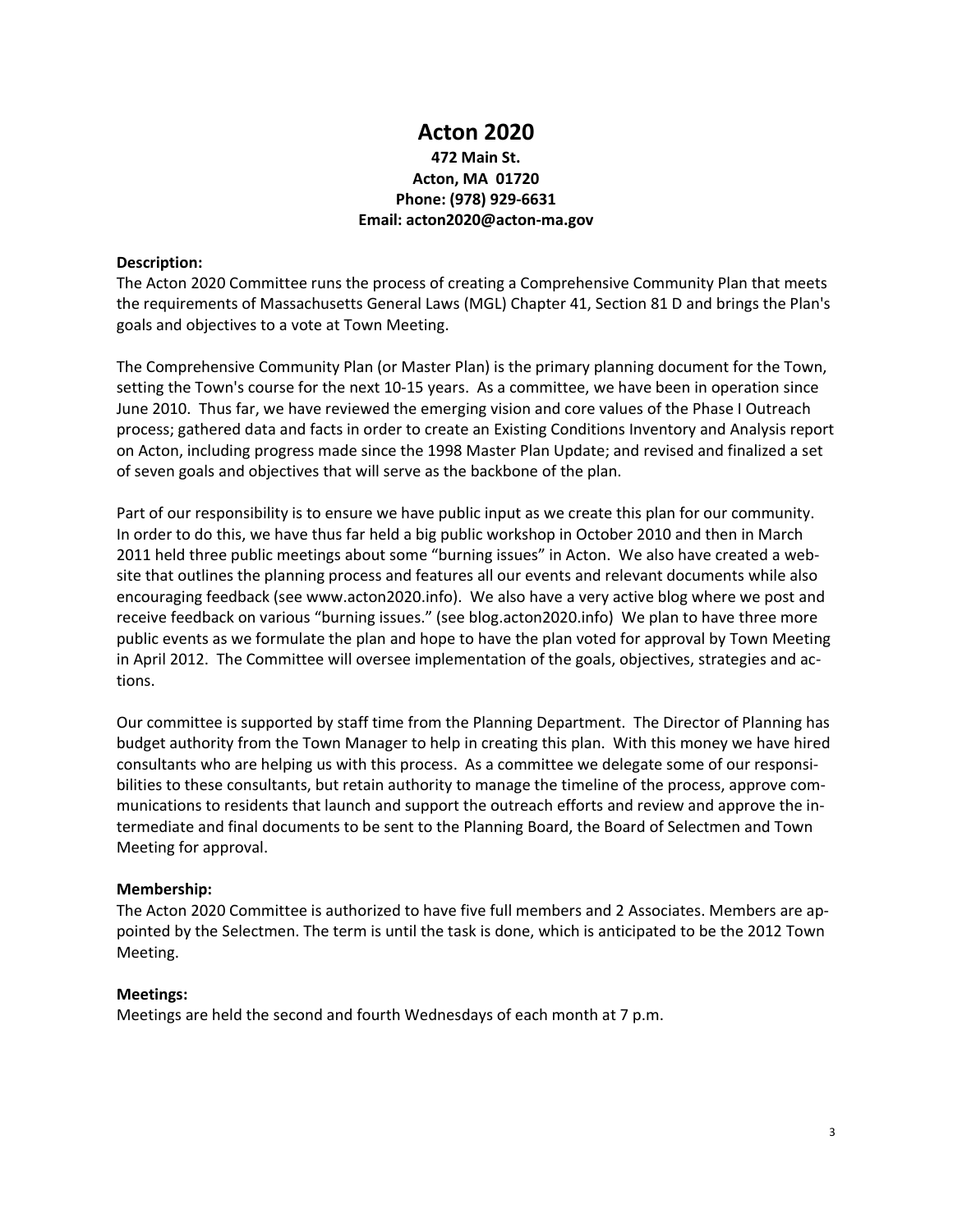# **Acton‐Boxborough Cultural Council (ABCC) P.O. Box 2291 Acton, MA 01720 Email: abccinformation@gmail.com**

# **Description:**

The Acton‐Boxborough Cultural Council (ABCC) was established in 1982 to promote the arts, to help develop cultural programs in the Acton and Boxborough communities and to award and administer Massachusetts Cultural Council (MCC) Grant funds. The ABCC is one of 329 Local Cultural Councils (LCCs) that are funded by the Mass Cultural Council through an annual appropriation by the state legis‐ lature. We are a volunteer committee appointed by the selectmen of each community, but functioning as a single entity. We accomplish our goals by:

- Reviewing grant applications from individuals, libraries, schools, and organizations and award‐ ing MCC grant funds to projects that provide a local public benefit;
- Sponsoring cultural programs for the Acton and Boxborough communities using grant funds generously designated by the Towns' voters at Annual Town Meeting. These funds have been used by the ABCC to present jazz and classical music concerts, vocal performances, opera, pub‐ lic art installations and more;
- Advocating for the arts through community outreach and publicity.

In our FY11 Grant Cycle we were able to support 25 individuals, schools, libraries and arts organizations using our MCC state funds of \$8148. This annual grant cycle is administered under statewide guide‐ lines; applications are due October 15 every year, and decisions about funding are made by early De‐ cember. Forty‐three grant applications were reviewed in the fall of 2010.

Recent local activities have included a workshop for potential grant applicants, a table at the West Ac‐ ton Oktoberfest, publicity and refreshments support for the annual Longwood Opera performance in Acton, and our annual reception for grant recipients and local officials. We enjoy frequent collabora‐ tion with other municipal and local groups including the Acton Memorial Library Foundation's Dessert Cabaret featuring the historic Fitzgerald Piano, and the Town of Acton and Acton Chinese Language School's Chinese New Year and Acton's 275th anniversary celebration. Our third annual "Our World" international film festival will be held in May 2011 and a recycled art event will be held in summer 2011 at the Sargent Memorial Library in Boxborough.

# **Members:**

The members of the Acton‐Boxborough Cultural Council are volunteers who are interested in the arts and enjoy advocating for the arts in their communities. Some also are professional artists and performers or enthusiastic amateurs. Members are appointed by the Board of Selectmen to a three‐year term. The Massachusetts Cultural Council limits individuals to two consecutive three‐year terms.

The ABCC holds monthly meetings September through June on weekday evenings. Members are asked to fill one council job and participate in grant review and local events. The council may consist of up to 22 members, seven of whom are Acton residents. Local cultural councils including the ABCC cannot have associate members, but all meetings and events are open to the public.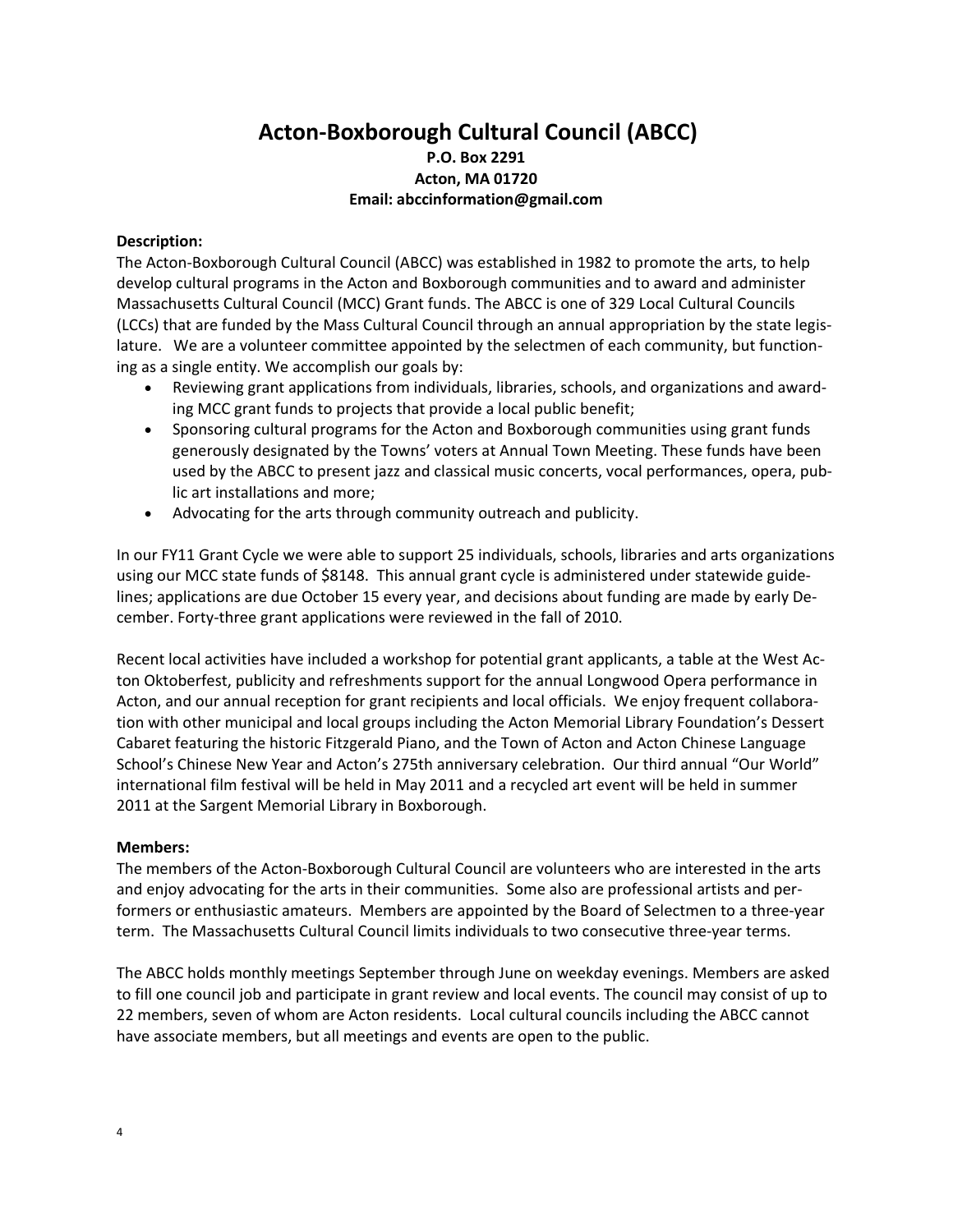# **Acton Community Housing Corporation (ACHC) 472 Main St. Acton, MA 01720 Phone: 978‐263‐9611 Email: ACHC@acton‐ma.gov**

### **Description**:

The Acton Community Housing Corporation (ACHC) is appointed by the Board of Selectmen and charged with facilitating affordable housing for working families and individuals with modest incomes. The Board oversees First Time Homebuyer programs and moderate income rental units.

### **Responsibilities**:

The ACHC acts as the Town's initial contact and preliminary negotiating agency with developers of pro‐ posed affordable residential housing projects (40B's).

- Reviews design and density
- Determines consistency with Comprehensive Permit Policy
- Initiates action to create affordable residential housing developments on Town-owned properties.

Monitors the Affordability Requirements for housing developments:

- sales price
- maximum income & asset eligibility
- size of households applying for affordable units
- continued eligibility of the designated affordable Deed Restricted units
- marketing & outreach plan to ensure affirmative fair marketing
- Deed Riders used to ensure continued affordability
- resale of affordable units

#### **Meetings**:

Usually the 1st and 3rd Thursdays of the month at 7:00 PM (check the Town Calendar) in Room 126 of the Town Hall.

#### **Membership:**

Five regular members for three year terms, two or more associate members allowed for one year terms. Appointed by Board of Selectmen. ACHC has openings for 2 associate members.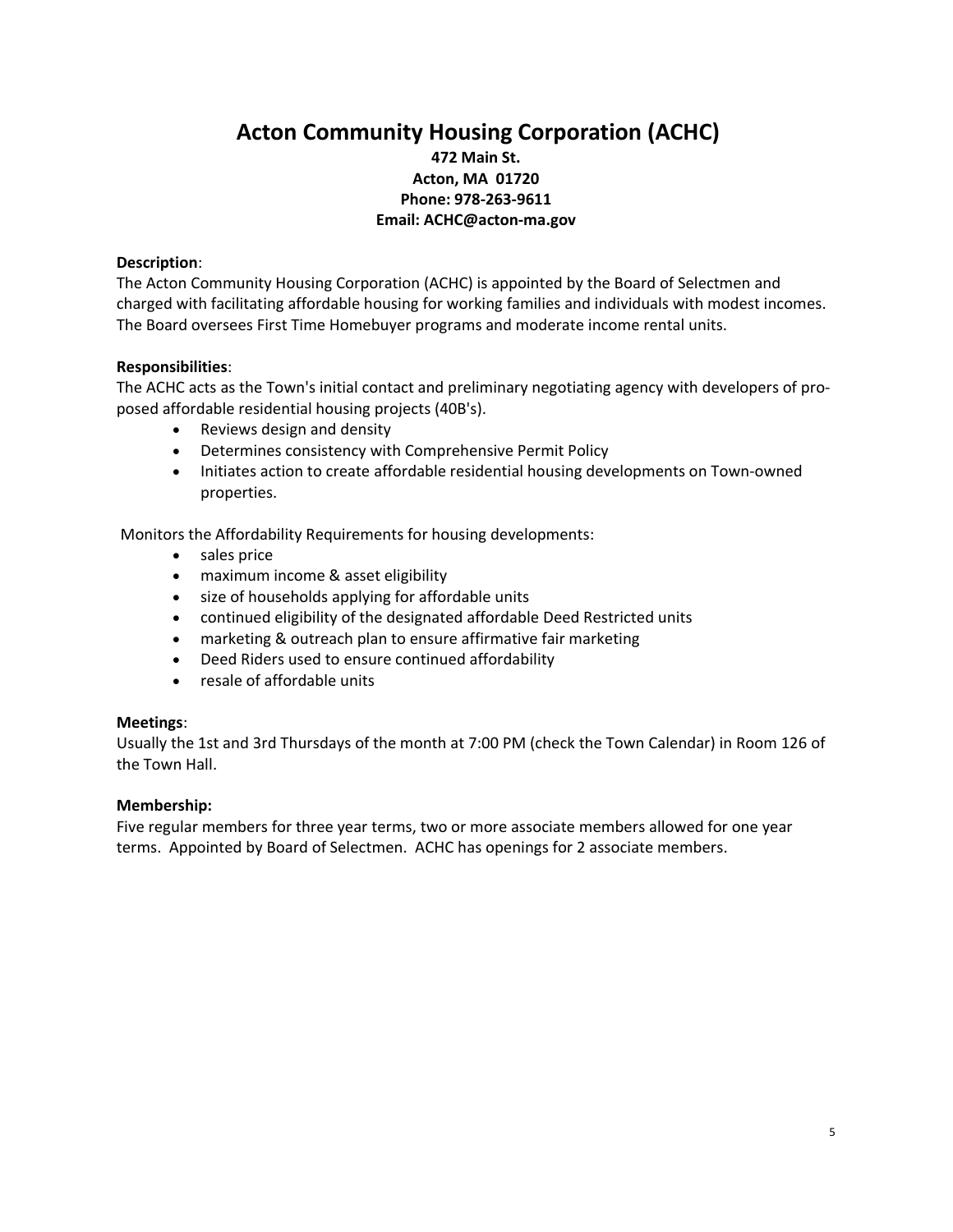# **Acton Water District 693 Massachusetts Avenue Acton, MA 01720 Phone: (978) 263‐0953 Website: www.actonwater.com**

The Acton Water District is the organization in the Acton community that is responsible for delivering each resident the best possible drinking water for their residences.

The Acton Water District (AWD) is an independent civic entity created by the initiative of Acton citizens ninety nine (99) years ago and authorized by the Massachusetts State Legislature. The wisdom of this independence has allowed the AWD leadership to manage the necessary resources to provide fresh water to each water taker.

The AWD is led by an elected Board of Water Commissioners, Stephen Stuntz, Leonard Phillips and Dr. Ronald Parenti; a District Clerk, Charles Orcutt; and Moderator, Richard O'Brien.

The District Appointed Officials include a Finance Committee: Charles Bradley, William Kingman, and David Butler; District Manager Chris Allen; Treasurer/Collector MaryJo Bates; District Counsel Mary Bassett; District Asst Clerk Helen Argento; Commissioners Secretary Lynn Protasowicki; Auditor Mau‐ reen Waters Mara, CPA, MST; and a Water Land Management Advisory Committee – John Copar, Mar‐ garetha Eckhardt, Paul Malchodi, Charles Olmstead, and Barry Rosen. The Water District employees a full time staff to work with Mr. Allen to accomplish the work of the organization,

The AWD organization brings a highly diverse group of talents and interests to keep up with the needs of citizens in the District. Maintenance of a series of wells throughout the Town of Acton, operating an aging drain and piping system throughout the town is a major task. Doing it efficiently is a major challenge. Maintaining affordable costs, protecting citizens from impurities, maintaining security, keeping pace with technological change, responding to emergencies and educating the citizenry on the appro‐ priate use and preservation of the ever more precious critical resource – water, are a significant service to citizens.

The entire town water supply is captured through annual rain and snow, which accumulates as ground water in underground aquifers. As Acton population increases, conservation becomes ever more critically important.

Headquarters of the AWD is located on Massachusetts Avenue, West Acton.

AWD will celebrate 100 years of service in 2012.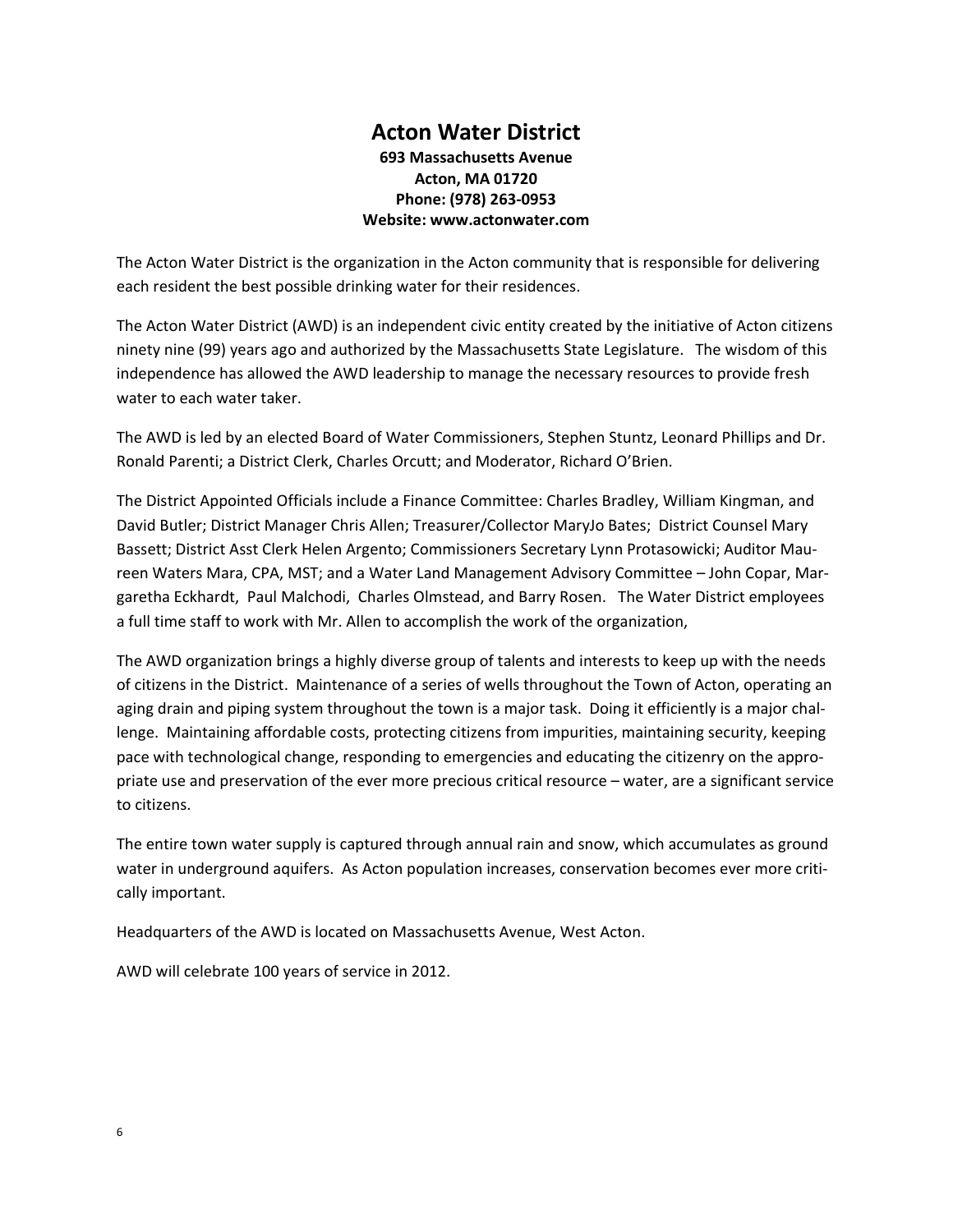# **Board of Appeals 472 Main St. Acton, MA 01720 Phone: 978‐929‐6633 Email: BOA@acton‐ma.gov**

### **Description:**

The Board of Appeals (BOA), also called Zoning Board of Appeals (ZBA) is an administrative appeals board for the Town. It holds public hearings to determine the granting of variances to zoning, special permits, and appeals of the Building Commissioner's decisions. It is also the granting authority for Com‐ prehensive Permits (affordable housing developments).

### **Additional Duties:**

Each member is assigned a case on a rotating basis. Membership can be very time consuming if many applications for appeals are pending. Extra meetings are then required and some outside work is nec‐ essary.

### **Membership:**

3 members, 3 Associate members, 3 year terms Candidates are interviewed and appointed by the Board of Selectmen

#### **Meetings:**

2nd Monday of each month except April and August, at 7:30 at Town Hall.

# **Board of Assessors**

**472 Main St. Acton, MA 01720 Phone: 978‐929‐6621 Email: bas@acton‐ma.gov**

#### **Description**:

The board works with the Assessor/Appraiser, overseeing the establishment of property values, hear‐ ing appeals, reviewing abatements, establishing the tax rate, and processing the motor vehicle excise tax that is created by the Registry of Motor Vehicles. The board sets policy for the Town's tax program. Experience in real estate is helpful for serving on this board. Confidentiality is important in many in‐ stances.

#### **Additional Duties:**

Members must be prepared to expend large amounts of time for a period of about six months during re-evaluation years, which occur every third year. If many abatements are filed, the year after reevaluation can have a couple of time‐consuming months. During re‐evaluation years, members do field reviews of all properties in Acton.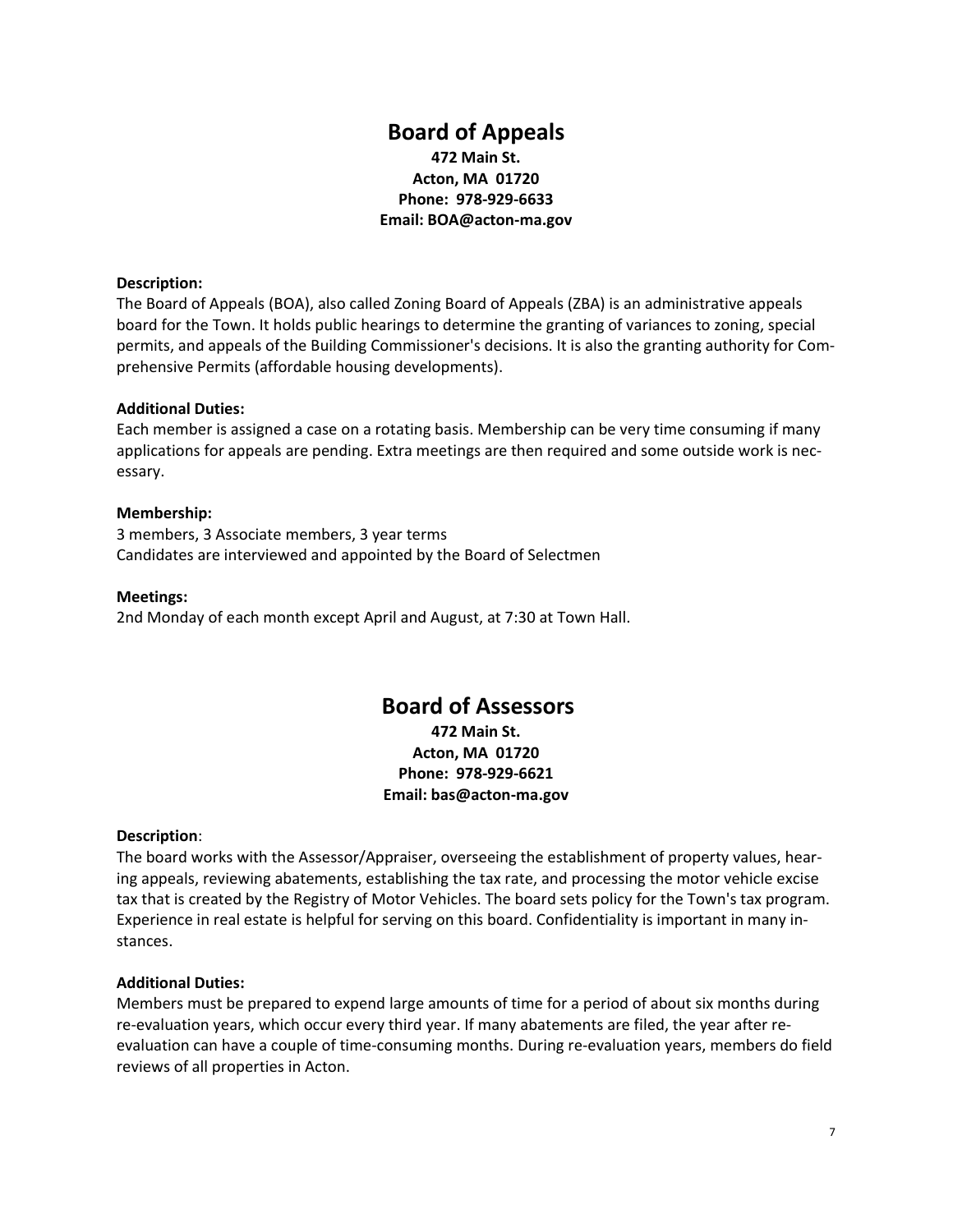#### **Special Requirements:**

The Assessor's duties and qualifications are to a large extent covered by Mass. General Laws. The Com‐ missioner at review under Ch. 58, Sec 3, has the power to require Assessors to attend in‐service, pre‐ entry, and intern training programs on the technical, legal, and administrative aspects of the assessment process. These programs are to include the training required to meet minimum standards of as‐ sessment and classification performance. At the present time, the Commissioner requires that Assessors attend a one week course at the University of Massachusetts in Amherst on "Assessment-Administration‐Law‐Procedure Valuation" and pass a four hour exam. Other "recommended" work‐ shops are scheduled on related topics throughout the year, but are not mandatory.

#### **Membership:**

3 members, 2 Alternate members, 3 year terms. Candidates are appointed by the Board of Selectmen.

#### **Meetings:**

1st Wednesday of each month; meetings start at 6:00 at Town Hall.

# **Board of Health**

# **472 Main St. Acton, MA 01720 Phone: (978) 929‐6632 Email: boh@acton‐ma.gov**

#### **Description**:

The Board of Health is charged with protecting the overall public health of the citizens of Acton.

#### **Mission**:

The mission of the Board of Health is to assess and address the needs of the Acton community, in order to protect and improve the health and quality of life of its residents and work force. This mission is realized through the implementation of numerous programs including: disease preven‐ tion and health promotion programs, community health and nursing services, public outreach, educa‐ tion and empowerment, and promulgation and enforcement of Town and State health regulations

#### **Overview:**

Duties of the Board of Health include acting on water and wastewater permits, granting of Hazardous Materials Control Permits, and acting on any special requests made to the Board.

Additional responsibilities include monitoring public health and environmental matters, setting policies for issues concerning public health, adjudicating Compliant and Permit Appeal Hearings and overseeing the Nursing Service and Health Department staff.

#### **Membership:**

The Board is made up of five (5) full members and currently has one (1) associate member. The Board's responsibilities include monitoring public health and environmental matters. The Board sets policy for issues concerning the above and oversees the staff of the Health Department. Members occasionally are members of one or more sub-committees on other Town boards where there are overlapping interests.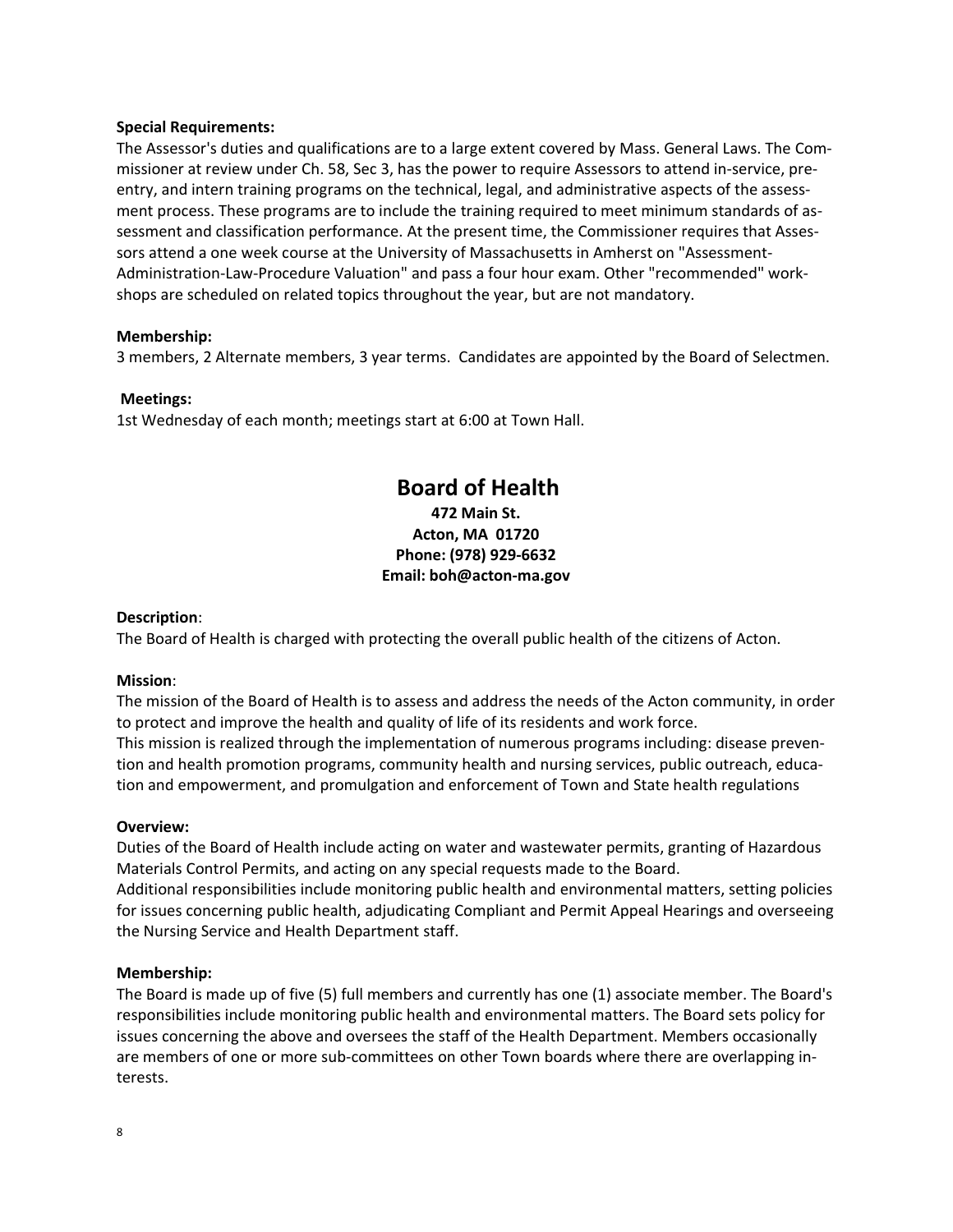An applicant does not require special knowledge or education, but must be willing and able to give the necessary time, to be conscientious in attending to duties and meetings, and willing to learn. An envi‐ ronmental or health science background is helpful but not necessary to work on this board. Applicants with specialized education, training and experience in the public health, medical, scientific, engineering and legal fields are encourage to apply to provide a breadth of knowledge and expertise for the diverse matters which require Board of Health action.

#### 3 year terms

Interviewed and appointed by the Board of Selectmen.

#### **Meetings:**

The Board of Health meets at Town Hall on the 2nd and 4th Monday of each month from 7:30 to 10:00PM.

# **Cable Advisory Committee 472 Main St. Acton, MA 01720 Phone: (978) 929‐6611 Email: cac@acton‐ma.gov**

#### **Description**:

The Cable Advisory Committee serves to advise the Board of Selectmen in matters pertaining to Cable Television in the Town of Acton. We also accept complaints from consumers and work with the cable company to resolve issues.

#### **Members:**

The committee is looking to add a new member to work with Cable service providers and Acton Com‐ munity Access Television on providing the best possible Cable television service for Town of Acton resi‐ dents. In addition, the committee needs new members to be familiar with cable issues for when the time comes for the next Cable license renewal negotiations. If you are interested, come visit us at one of our upcoming meetings, and if you like what you see, then please contact the Volunteer Coordinat‐ ing Committee through the Town Manager's office.

#### **Meetings:**

We meet at Town Hall the third Thursday of each month at 7:30 pm. Our meetings are open to the public, and citizens are encouraged to attend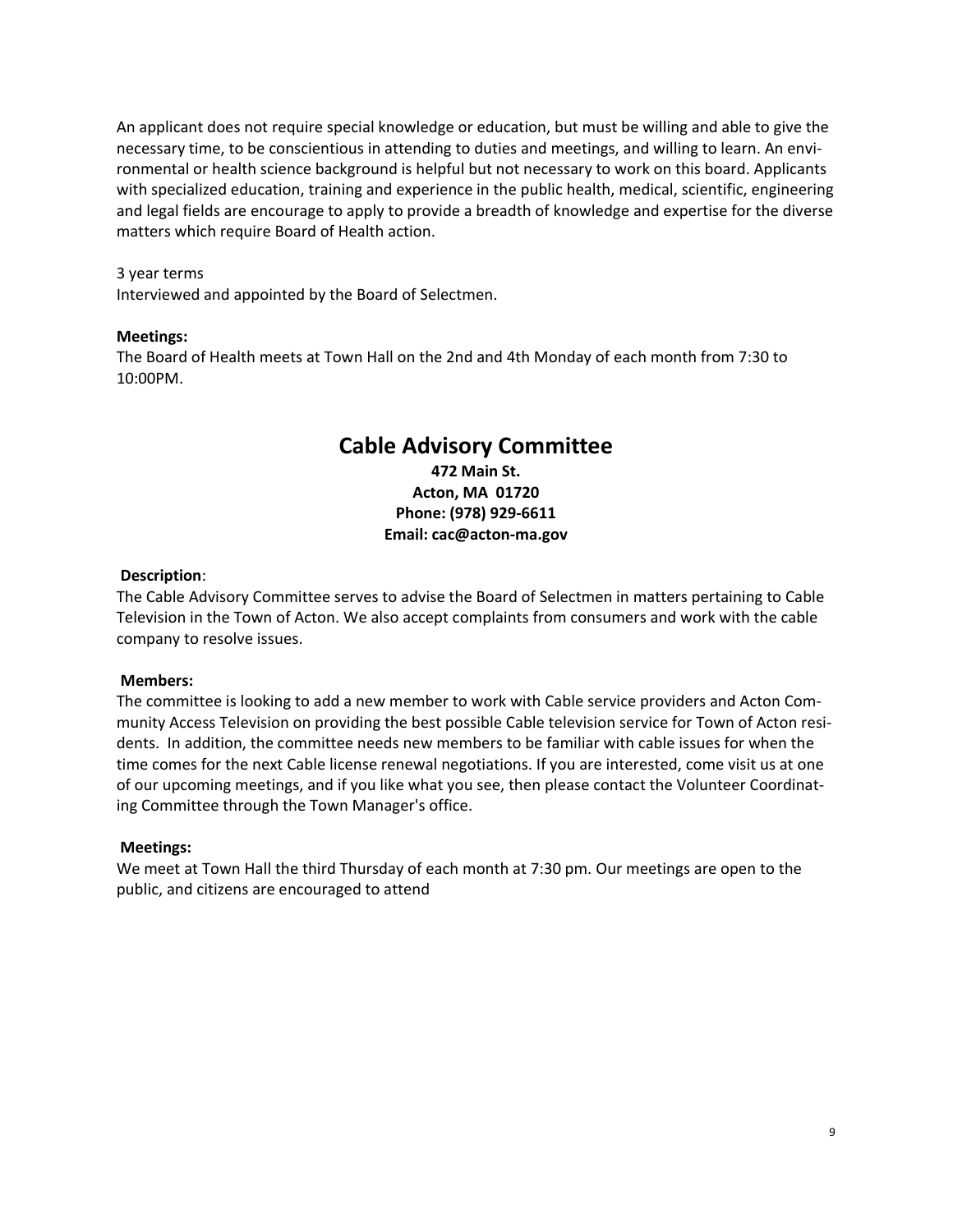# **Cemetery Commission 472 Main St. Acton, MA 01720 Phone: (978) 929‐6642 Email: cemetery@acton‐ma.gov**

### **Description**:

The Commissioners are responsible for expenditures from the various cemetery trust funds and over‐ see the operation and care of the three Town‐owned cemeteries. They assist in the preparation of the cemetery budget and set policy for the use of the cemeteries.

#### **Membership**:

3 members, 3 year terms. Appointed by the Board of Selectmen.

### **Meetings**:

2nd Wednesday of each month.

# **Commission on Disability**

**472 Main St. Acton, MA 01720 Phone: (978) 929‐6611 Email: cod@acton‐ma.gov**

# **Description**:

The Commission on Disability's mission is to make Acton a better place to live by: advocating for the rights and interests of citizens with disabilities and their families; ensuring that Acton meets the laws, regulations, and guidelines set down by federal, state and regional bodies pertaining to the rights of citizens with disabilities; and acting as a resource for education around the needs of people with dis‐ abilities and their families.

# **Additional Duties:**

- Advocacy and education around the needs of persons with disabilities.
- Assisting town departments in complying with the ADA.
- Coordinating and carrying out programs designed to meet the needs of persons with dis‐ abilities in coordination with the programs of the Massachusetts Office on Disability.
- Researching local problems of persons with disabilities.
- Coordinating activities of other local groups organized for similar purposes.
- May advertise, prepare, print and distribute books, maps, charts, plans and pamphlets necessary for the work.
- May receive gifts of property, both real and/or personal, in the name of the Town, subject to the approval of the Board of Selectman. Such gifts are to be managed by the Commission for the purpose of the Commission's work.

#### **Membership:**

The commission allows up to 7 members with 2 alternates and a majority of the members should consist of persons with a disability. A member may be of the immediate family of a person with a disability,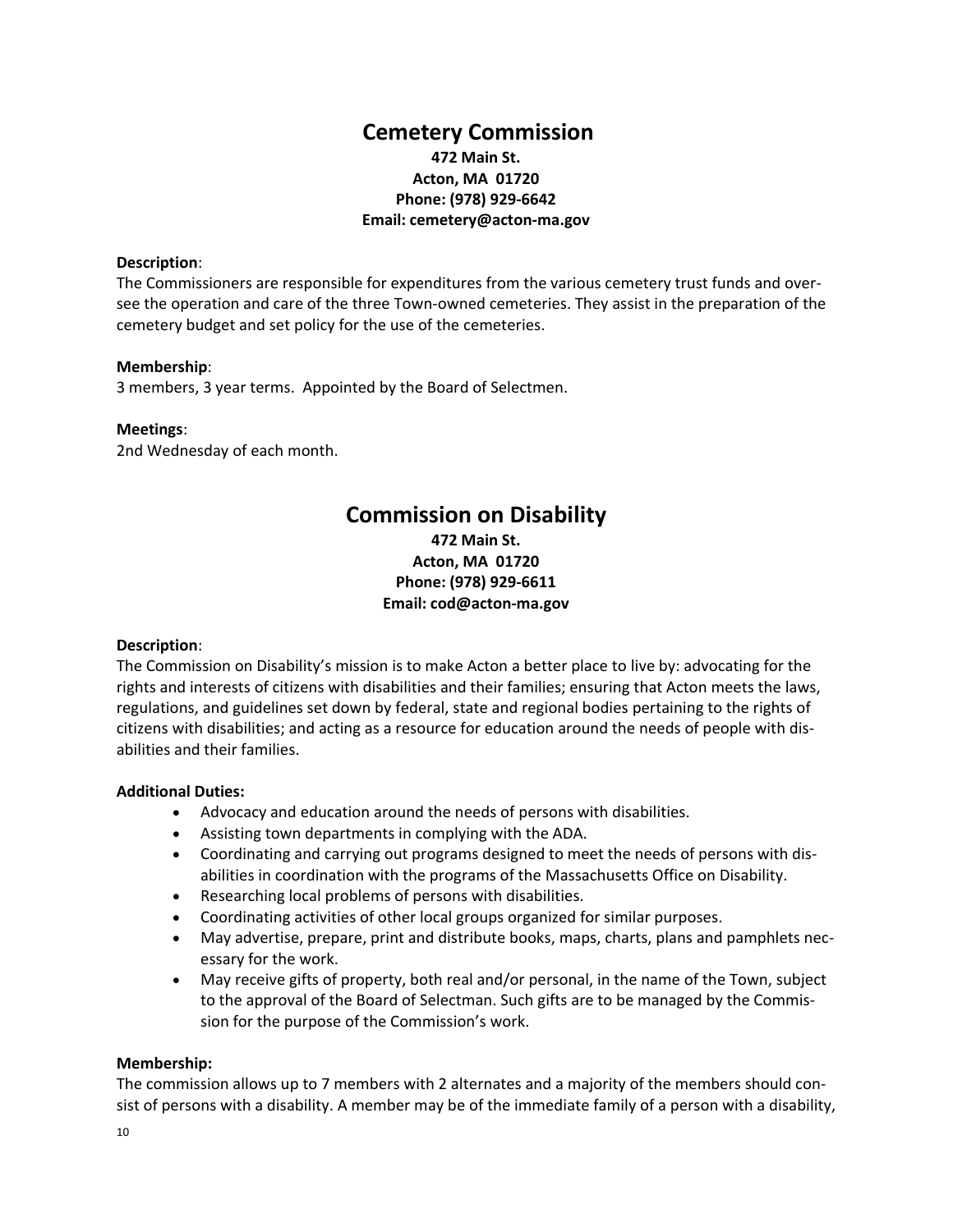and one member will be either an elected or appointed official of the Town. Any individual with an interest in the needs and concerns of persons with a disability is also encouraged to join the commission. A member can serve two terms of 3 years each. The Town Manager appoints members subject to the approval of the Board of Selectmen.

#### **Meetings:**

The meetings are held on the second Thursday of the month, September through June, 7:00 to 9:00 PM at the Town Hall.

# **Community Preservation Committee**

**Address: Planning Department 472 Main Street, Acton, MA 01720 Phone: (978) 929‐6611 Email: cpc@acton‐ma.gov**

### **Description**:

The Community Preservation Committee (CPC) started in January 2003 after Acton voters adopted the Community Preservation Act (CPA). The Community Preservation Committee is charged with studying the needs, possibilities and resources of Acton regarding community preservation. Its members are representatives from other Acton committees or residents of the town.

#### **Additional Duties:**

The Community Preservation Committee oversees Acton's Community Preservation Fund, selects pres‐ ervation projects and recommends selected projects to Town Meeting for funding. Preservation pro‐ jects may include acquiring, preserving and creating open space, historic resources, land for recreational use, and community housing.

#### **Membership:**

9 members, 2 associate members, 3 year terms At-Large and Associate Members are appointed by Board of Selectmen. All others are appointed by the Board or Commission they represent.

#### **Meetings:**

Meetings are generally held on the second and fourth Thursdays through the budget cycle and monthly through the summer.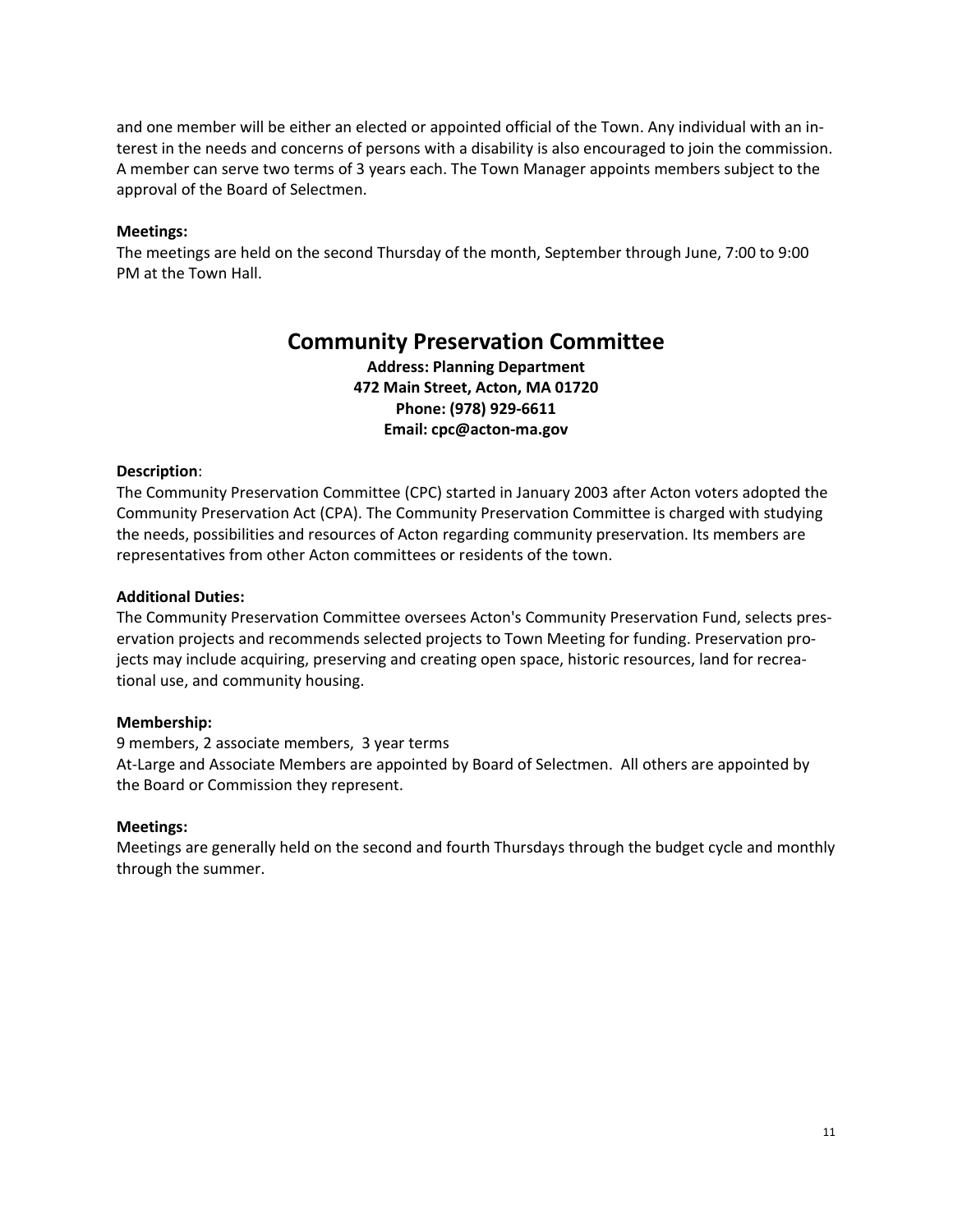# **Conservation Commission 472 Main St. Acton, MA 01720 Phone: (978) 929‐6634 Email: concom@acton‐ma.gov**

#### **Description**:

This Commission promotes and develops the natural resources and seeks to protect the watershed resources of the Town. Its primary work consists of review of the site plans which are in or within 100 feet of wetlands. The Commission makes a decision on such a development based on compliance with State and local wetland laws. This Commission also develops bylaws, rules, and regulations regarding conservation issues for the Town. When necessary, it works in conjunction with other Town boards and neighboring town boards to coordinate efforts that are of a broader or regional nature.

#### **Additional Duties:**

The Conservation Commission is also in charge of a conservation and passive outdoor recreation plan consistent with the town Master Plan. When possible, it purchases and manages land for passive rec‐ reation and informs the public about these through maps and brochures.

#### **Meetings:**

The Commission normally meets the first and third Wednesdays of the month and may meet more fre‐ quently when there are special projects such as bylaws to be written. The work requires a cross‐section of expertise from people who share a commitment to conservation and can give careful attention to the details which are important in the regulatory process.

The Commission sponsors the Acton Land Stewardship Committee, which looks after the 1,650 acres of Acton Conservation Land.

#### **Membership:**

7 members, 3 Associate members, 3 year terms Candidates are interviewed and appointed by the Board of Selectmen.

# **Council on Aging Board**

**Senior Center 50 Audubon Drive Phone: 978‐929‐6652 Email: coa@acton‐ma.gov**

#### **Description**:

The board of the COA serves as an advocate for seniors, aiding them to maximize their independence and quality of life, and supports programs and services to meet seniors' health, economic, social and cultural needs.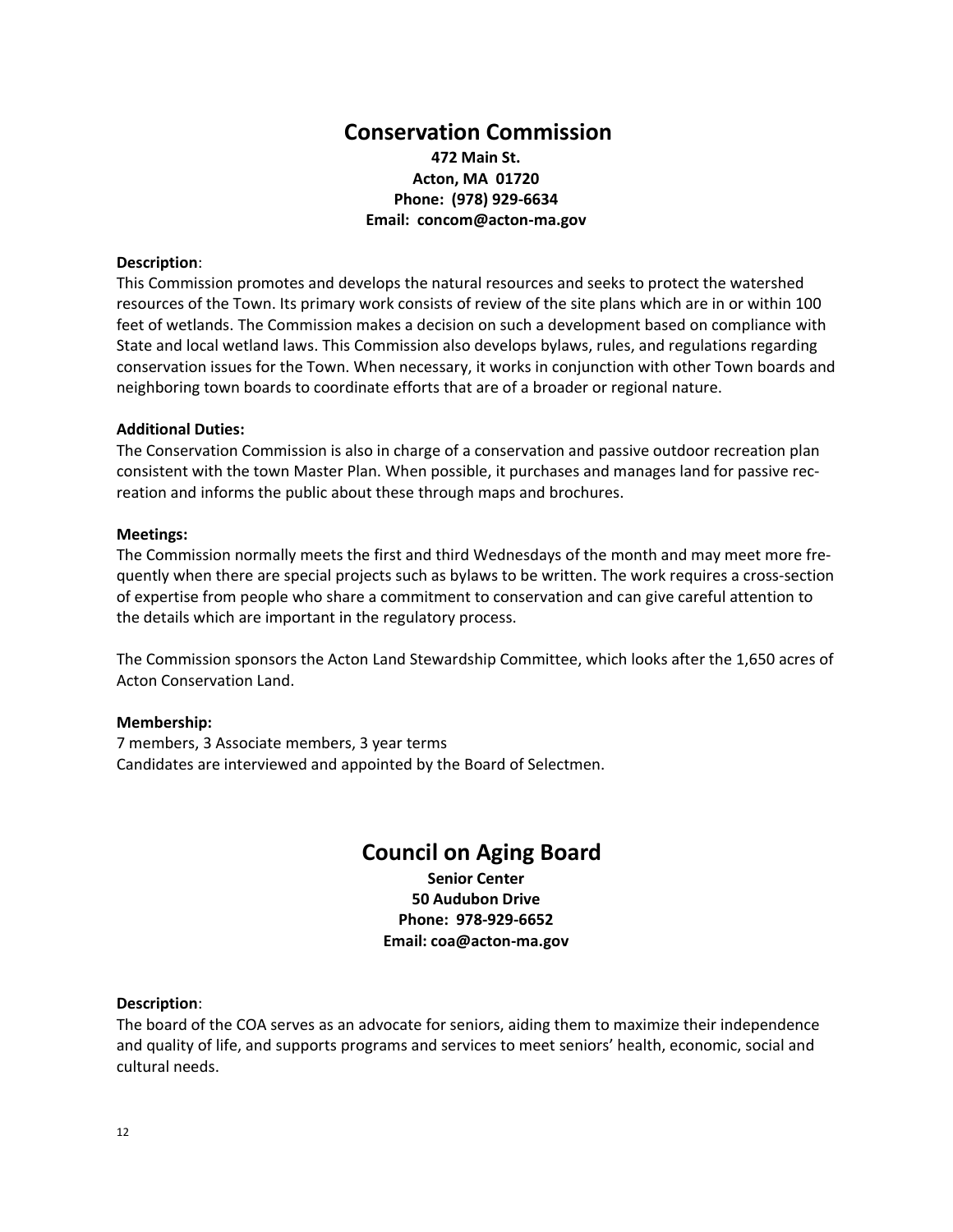# **Membership**:

A variety of skills and viewpoints are sought for Board membership. The Board of Selectmen appoints members for a period of one year up to a maximum of six years. The COA board is composed of nine full members, in addition to several associate members.

### **Functions***:*

- Shares skills with the Senior Center staff and participants
- Identifies the needs of Acton seniors, particularly vulnerable populations
- Advocates on behalf of seniors on state and local levels; supports Senior Center budget
- Serves in an advisory capacity to the Director and Board of Selectmen
- Guides policy changes in conjunction with the Director and Board of Selectmen

### **Meetings**:

The Board of the Council on Aging (COA town department) meets at the Acton Senior Center, 50 Audubon Drive, on the second Monday of each month at 3:45 p.m. The Board can be contacted through the Acton COA, the town department providing programs and services to seniors, at 978‐264‐9643.

# **Design Review Board 472 Main St. Acton, MA Phone: 978‐929‐6611 Email: designreviewboard@acton‐ma.gov**

# **Description**:

The mission of the Design Review Board is to promote attractive, pedestrian‐friendly development that enhances Town character and overall quality of life. Its intention is also to streamline the commercial development process. To that end, the Design Review Board publishes the Design Review Guidelines for Commercial Districts.

# **Membership:**

The Design Review Board consists of 5 full members and 2 associate members.

# **Meetings:**

The Design Review Board meets the first and third Wednesday of every month at the Town Hall. All meetings are posted and open to the public.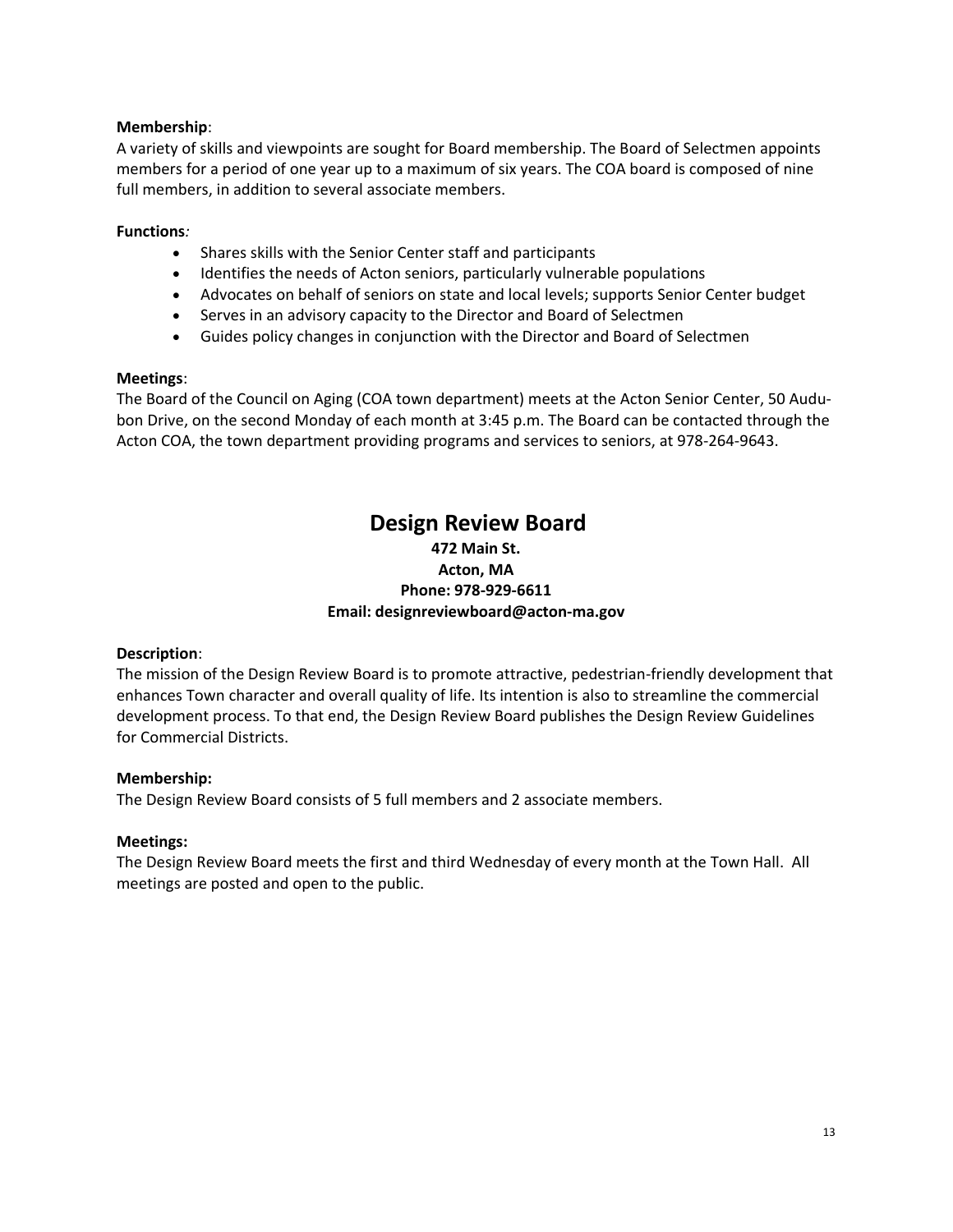# **Economic Development Committee 472 Main St. Acton, MA Phone: (978) 929‐6631 Email: edc@acton‐ma.gov**

### **Description**:

The Economic Development Committee consists of members of town boards, the Chamber of Com‐ merce, and citizens at large. Its members are appointed by the Board of Selectmen. The Committee has three main purposes: first, to advise them on issues concerning policies and zoning that foster commercial and business growth, secondly to support and help market Acton's existing business com‐ munity, and third, to help to stimulate appropriate growth of new businesses in Acton.

### **Membership**:

The EDC has six (6) full members, including one each from the Finance Committee, the Board of Selectmen and Planning, three (3) associate members, and two associate members. Volunteers for shortterm projects are also welcome to participate as Friends of the EDC.

### **Meetings:**

Thursdays at 7:30 P.M. in Town Hall room 204 (subject to change ‐ see Town Hall postings). For more information, contact the Planning Department at 978‐264‐9636.

# **Finance Committee**

**472 Main St. Acton, MA 01720 Ph: (978) 929‐6624 Email: fincom@acton‐ma.gov**

# **Description:**

The Finance Committee reviews budgets (Municipality, Minuteman Tech, Public and Regional Schools) and makes recommendations to the Board of Selectmen and the School Committee, as appropriate, and presents the Committee's assessment to the Annual Town Meeting. The Finance Committee also issues an opinion on each of the warrant articles presented to the Town Meeting.

Each member is assigned sections of the Town and/or School budget to review and make recommen‐ dations. The Committee approves all transfers from the Reserve Fund.

#### **Membership:**

Nine members serve three year terms and are appointed by the Moderator.

#### **Meetings:**

Tuesdays:

- February April: weekly
- Summer months: monthly
- Spring, Fall, early Winter: bi-weekly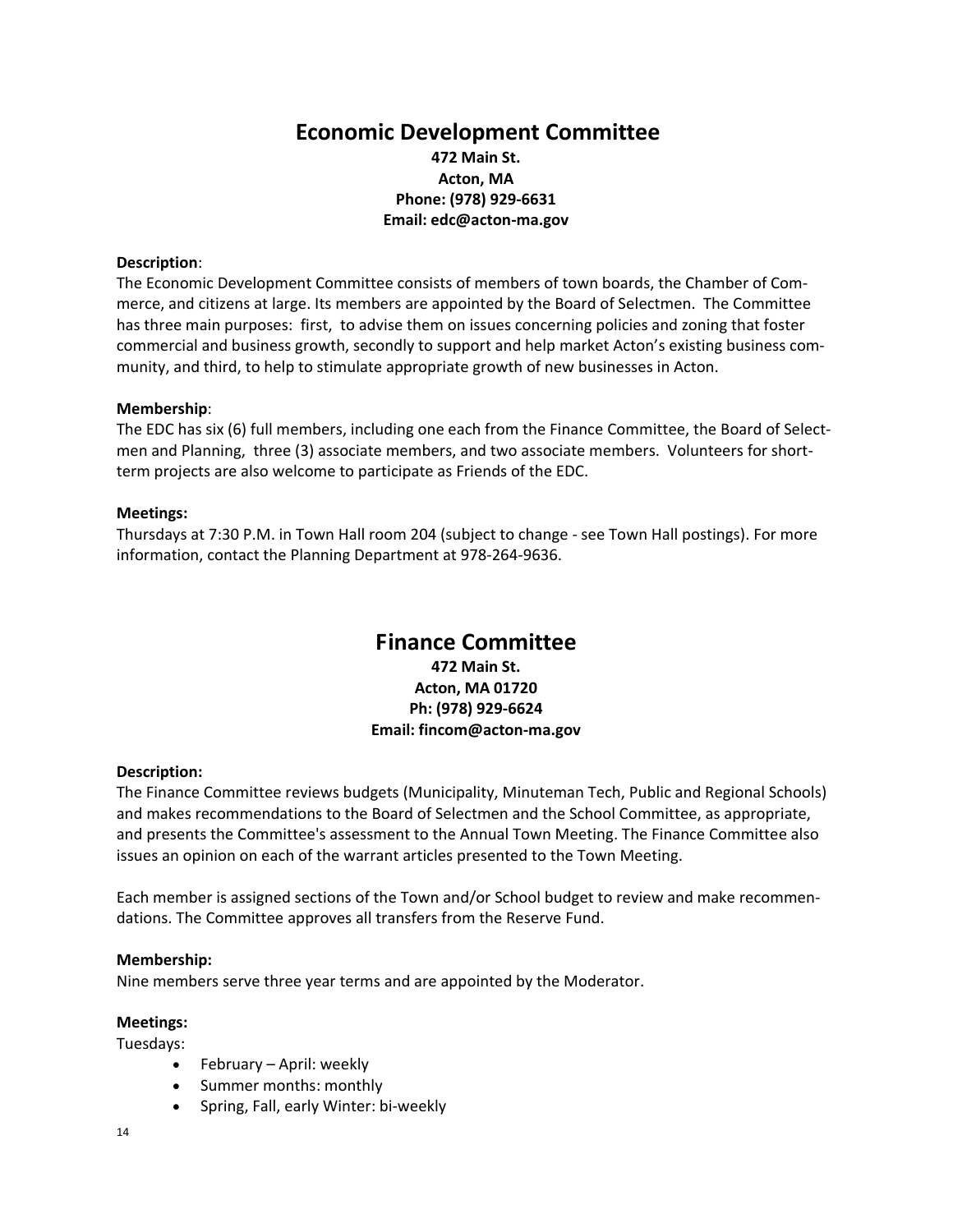# **Green Advisory Board 472 Main St. Acton, MA 01720 Phone: 978‐929‐6611**

# **Email: gab@acton‐ma.gov**

### **Description:**

The Green Advisory Board serves as an advisory committee reporting to the Board of Selectmen and the local and regional school committees. It investigates how Acton can improve its energy efficiency and use of renewable energy sources. The committee may analyze strategies such as:

- Participating in the Massachusetts Green Community Act
- Setting up a green energy procurement plan
- Contracting / partnering with an Energy Services Company (ESCO)

The priority will be to identify, investigate, build the case for, and prioritize significant energy initiatives for the Town and schools.

### **Members:**

The Green Advisory Board has five full members and two associate members appointed by the Selectmen for three year terms.

### **Meetings:**

Meetings are announced and put on the Town calendar as scheduled.

# **Historic District Commission**

**472 Main St., Acton, MA 01720 Phone: (978) 929‐6611 Email: hdc@acton‐ma.gov**

# **Description:**

The Historic District Commission (HDC) is responsible for preserving the heritage of Acton by protecting the architecture and integrity of our three designated Historic Districts: Acton Center, South Acton and West Acton. The HDC administers and enforces the Town's local Historic District Bylaw, which was en‐ acted by the town in 1990.

The HDC is charged with providing educational opportunities as well. In 2010 offerings included a Wood Window Repair Workshop by expert Jade Mortimer of Heartwood Restoration (co‐sponsored with the Town of Acton Historical Commission and the Department of Municipal Properties), a lecture on Restoring Historic Landscapes by Jo Ann Robinson, Associate Curator of Landscape at the Isabella Stewart Gardner Museum (co‐sponsored with the Acton Memorial Library and the Acton Historical Commission) and several walking tours of the Maple/Martin neighborhood in South Acton, also co‐ sponsored with the Historical Commission.

Most changes to the exterior appearance of a building or site in a Historic District require the HDC ap‐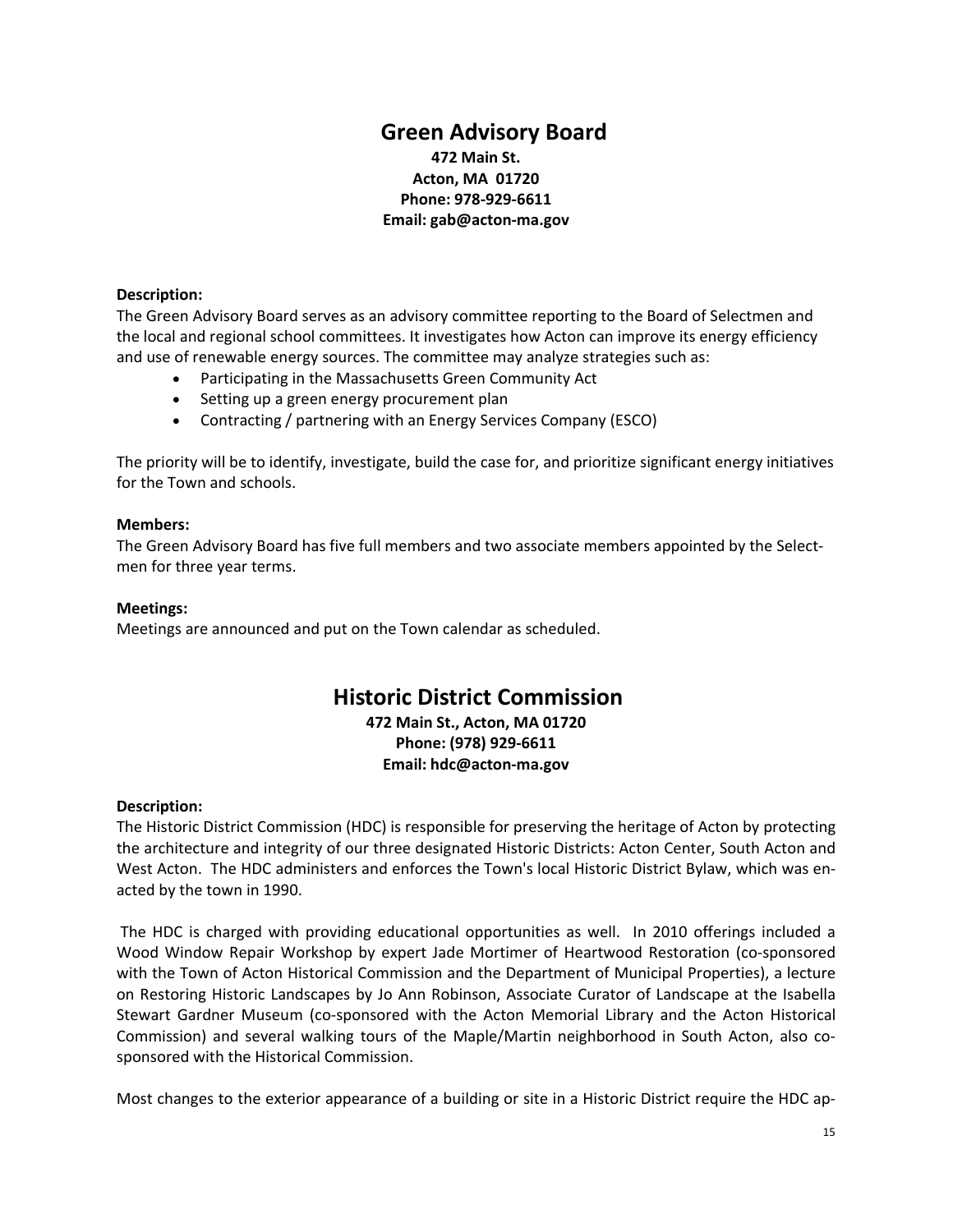proval in the form of a Certificate of Appropriateness issued by the Commission before the work be‐ gins. A property owner must submit an Application for Certificate. In some cases, the HDC will deter‐ mine that the proposed work is excluded from its jurisdiction and issue a Certificate of Nonapplicability. In order to obtain approval from another town board or department, a building permit for example, an owner must have either a Certificate of Appropriateness or Non‐Applicability from the HDC.

We receive many inquiries about the process of reviewing applications. The HDC is required by law to review the architectural appropriateness of most proposed exterior design changes in the three dis‐ tricts, whether they are alterations, new additions, or removal of structures. These rules apply to all buildings in the districts, even those you might not consider "historic." It is the owner's responsibility to submit a completed application to the Commission to start the review process prior to commencing any work and prior to the issuance of building permits. Certain items and changes are excluded. De‐ tailed guidelines governing exterior changes in a historic district have been adopted by the Commission and are available on the Town of Acton website www.acton‐ma.gov or from the Town Clerk.

Examples of Items typically requiring a Certificate of Appropriateness include changes visible from a public way, including installing new siding, trim or shutters; new additions, demolitions, removing or altering porches, balconies or other building elements and features; replacing or installing exterior doors, chimney caps, windows, stairs, gutters or railings; light fixtures, satellite dishes, antennas, sheds, skylights and fences.

Examples of Items typically NOT requiring a Certificate include color of paint, storm windows, storm doors, window air conditioners; planting or removal of trees, shrubs and other plants (except when required for screening, as specified as a condition on a certificate); flags and flagpoles, moveable gar‐ den furniture, and garden objects and ornaments such as bird and bat houses, bird feeders, and sculp‐ ture; temporary play equipment (not set in cement or attached to a building); temporary signs and banners, including political and real estate signs; minor repairs and maintenance which does not change the visual appearance at all.

# **Membership:**

The Commission consists of seven regular member and four alternate members appointed by the Board of Selectmen to staggered terms. Among its members are property owners in each of the dis‐ trict, an Acton Realtor and a registered architect.

#### **Meetings:**

The HDC meets on the second and fourth Tuesday of each month at the Acton Town Hall. Please check the town web calendar for future meetings.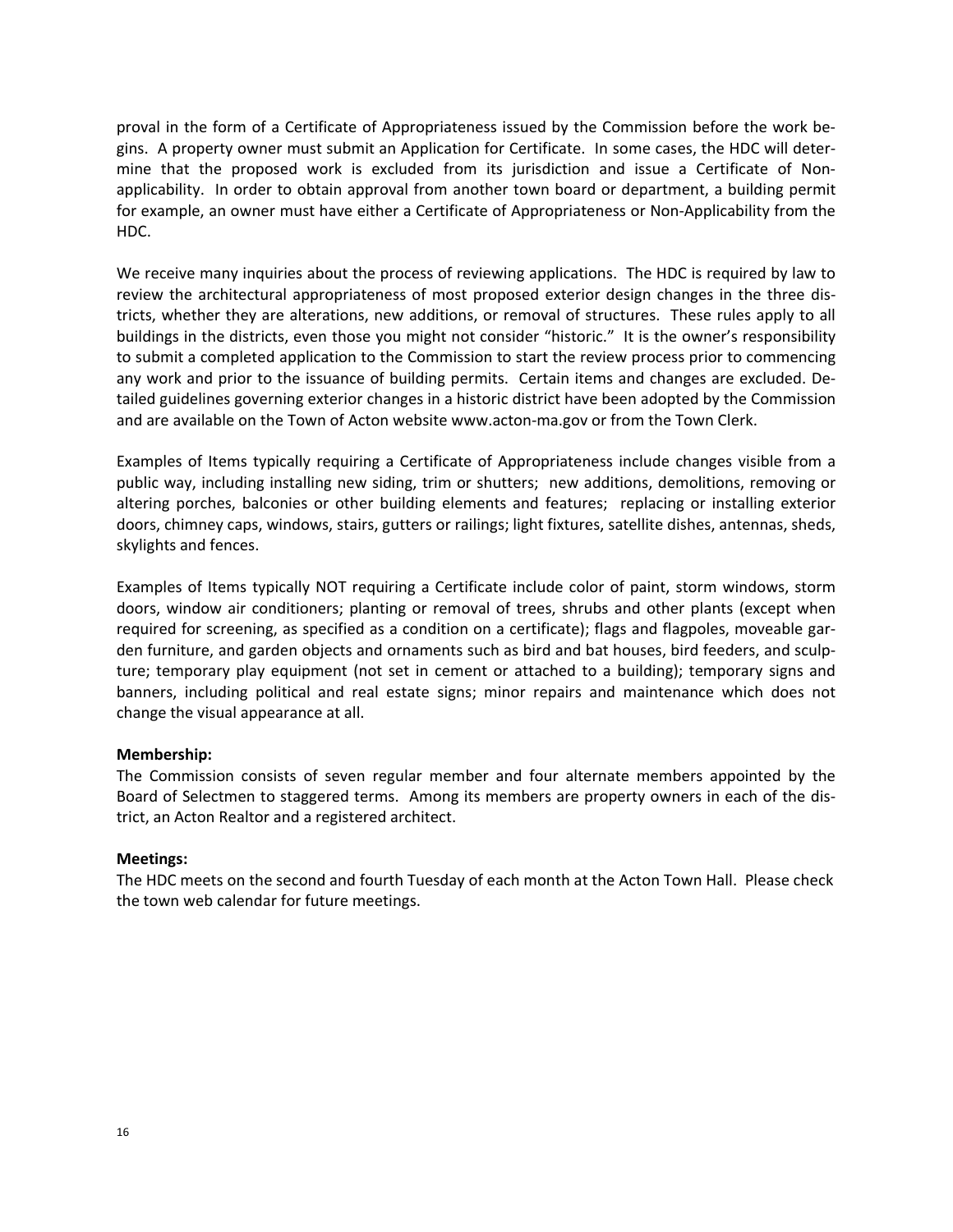# **Historical Commission 472 Main St. Acton, MA Phone: 978‐929‐6611 Email: hc@acton‐ma.gov**

### **Description**:

The objective of the Historical Commission is to protect and preserve the Town's cultural character and assets, be they archaeological sites, historic buildings, open spaces, landscapes, or historic districts. The Commission maintains the Cultural Resource List of significant structures in town and reviews any development, demolition or community planning to ensure that preservation concerns are considered via the public hearing process. The Cultural Resources List is available both online, and at the Memo‐ rial Library. It is currently being updated.

The Commission's jurisdiction includes everything outside of the three Historic Districts in town. The Commission can serve as a design resource to property owners who are remodeling older properties. The Commission also reviews and comments on all proposed subdivisions with regards to (loss of) stone walls, cart paths, old quarries, or other archaeological or historic elements of the landscape. During the review process, the group frequently visits the property to identify and document culturally significant resources.

### **Membership:**

Six (6) full members for a three (3) year term, Two (2) Associate members for a one (1) year term.

# **Land Stewardship Committee**

**472 Main St. Acton, MA Phone: (978) 929‐6634 Email: lsc@acton‐ma.gov http://www.actontrails.org/index.htm**

# **Description**:

The Land Stewardship Committee (LSCom) is a subcommittee of Acton's Conservation Commission. All conservation lands are owned by the Town of Acton, and 1650 acres of this land are maintained by LSCom with guidance from the Department of Natural Resources and in cooperation with other town departments. These lands are grouped into 16 conservation areas, 14 of which are now actively stewarded. LSCom is an all-volunteer committee directed by an Associate Commissioner of the Conservation Commission.

LSCom was created by a vote of the Acton Conservation Commission in the fall of 1996 in fulfillment of a recommendation made in the 1996 Acton Open Space and Recreation Plan. This committee is now comprised of 14 active stewards (plus a secretary), each of whom has responsibility for one of the town's 14 principal conservation lands. In addition, LSCom's two‐layered structure allows utilization of each steward's special area of expertise or interest in conducting town‐wide projects.

Since its inception, LSCom has completed many projects that are unique to just one particular conser‐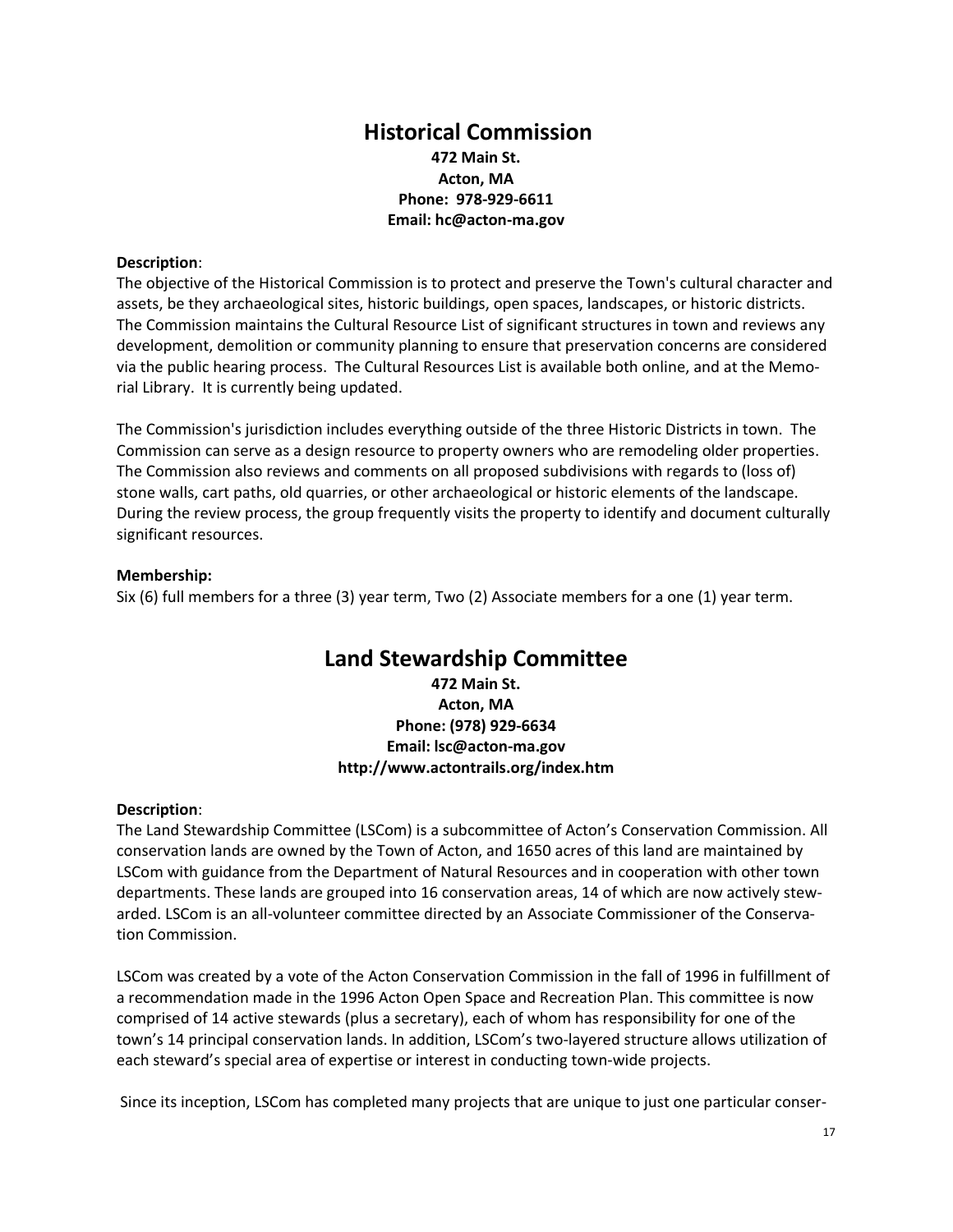vation land, as well as a number of projects that have been carried out town‐wide. The descriptions of the individual conservation lands found at the LSCom website (http://www.actontrails.org/index.htm) detail the entrances, trail systems, amenities, special uses, and unusual features of each property. The committee makes these areas accessible, constructs and maintains amenities where appropriate, en‐ hances the trails, and maintains the special features of each property

A great deal of the work done since 1996 has been carried out by the volunteer members of LSCom itself. But the committee has been assisted in its activities by the town's maintenance crew and by a number of other organizations, including Boy Scout Eagle candidates, Cub Scout dens, Girl Scout troops, ABRHS Senior Community Service Day participants, and the Merriam School Service Learning Project 5th and 6th graders, to name the most notable. Neighborhood volunteers have assisted with construction projects carried out in conservation areas near their homes.

> **Planning Board 472 Main St. Acton, MA Phone: (978) 929‐6631 Email: pb@acton‐ma.gov**

#### **Description**:

The Planning Board studies the resources and needs of the Town, particularly conditions affecting pub‐ lic welfare and safety related to land use and development. It uses the Master Plan and related proc‐ esses to plan and make recommendations for the development of the Town, with special attention to the proper housing of its inhabitants. It has total responsibility for all subdivisions, for the administration of the subdivision by-law, and for the numerous special permits required by the town's zoning bylaws. The Board has the primary responsibility for the writing of zoning by-laws, which must be approved by Town Meeting. The Board is assisted in its day‐to‐day work by the Planning Department.

#### **Membership:**

The Board has a chairperson, vice‐chairperson, and clerk. Each member of the board has special liaison or coordination responsibilities with other related boards of the Town and planning groups in the central Middlesex region.

7 members, 5 year terms

Appointed by the Board of Selectmen (Selectmen interview required)

#### **Additional Duties:**

Members are assigned primary or secondary responsibility for reviewing subdivisions, and often under‐ take one or more short-term or long-term special projects, which may include participation on or leadership of Planning Board subcommittees. Presentation of proposed changes to the Town's zoning by‐ laws at Town Meeting is shared by members of the board.

Packets are distributed for review prior to meetings. Often, several hours of preparation is necessary, including review of plans in the Planning Department office. Up to 20 hours per week can be required if a special project is undertaken, or a Town Meeting presentation is being prepared. Consistent atten‐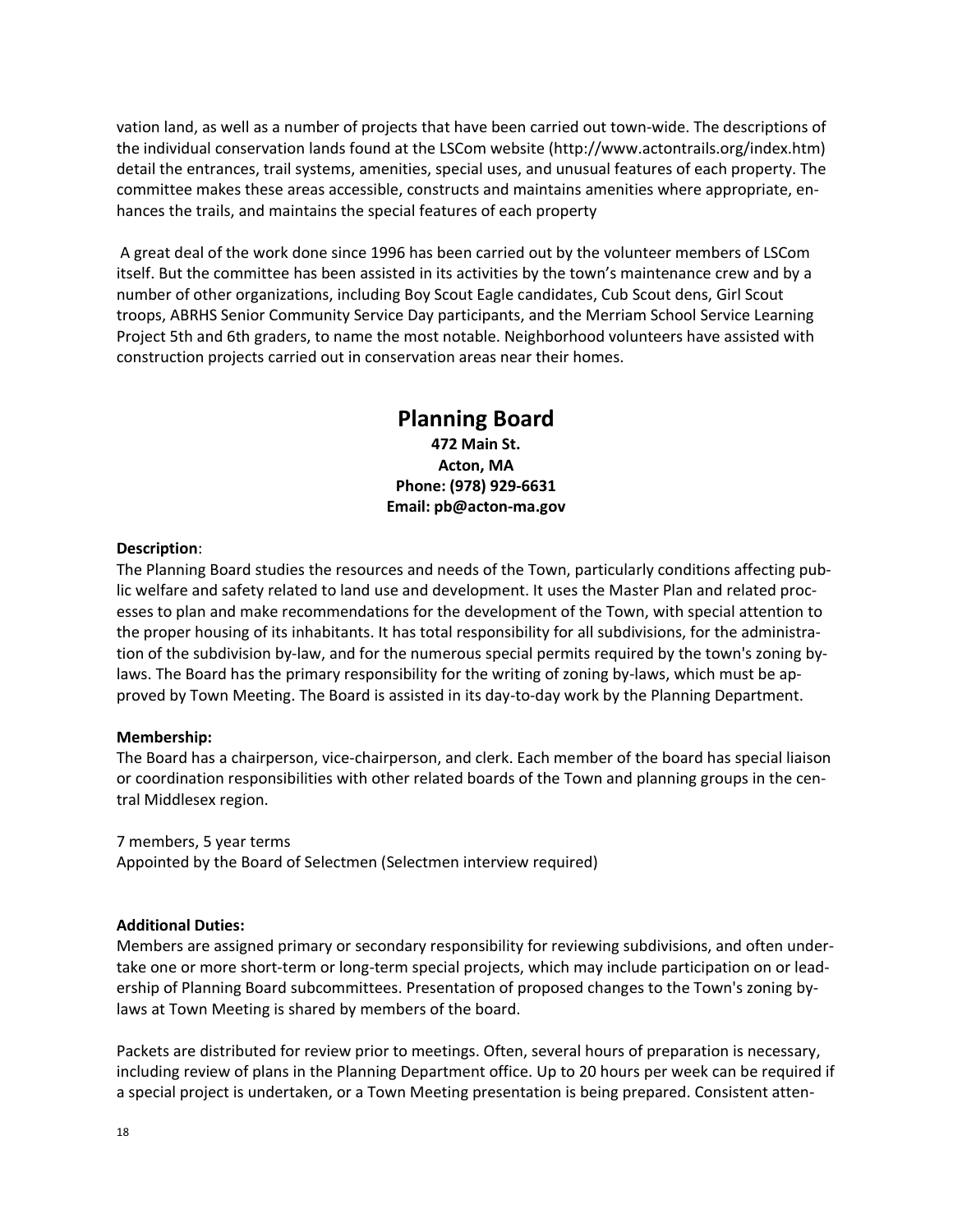dance at meetings is very important, as hearings are often continued from meeting to meeting. Familiarity with state laws on zoning and subdivision, as well as the Town's by‐laws, rules, and regula‐ tions, is essential, but is usually learned after becoming a member of the board. The most important requirements for membership are common sense, a willingness to learn, and the recognition that the board's job is to guide rather than to stop development in Town. The board functions well with an at‐ torney, architect, municipal planner, engineer, and generalists.

# **Meetings:**

Usually on the 2nd and 4th Tuesday of each month at 7:30 PM in the Memorial Library. Additional meetings may be scheduled as needed. For a current listing of meetings visit the Town Calendar. Also, the Planning Board meets for walks of proposed subdivision parcels, as needed, to fully understand the topographic and neighborhood impacts of the proposed development.

# **Recreation Commission**

**472 Main St. Acton, MA Phone: (978) 929‐6640 Fax: (978) 264‐9630 Email: rc@acton‐ma.gov**

# **Description**:

An advisory committee of the Board of Selectmen to oversee long range planning for recreational facili‐ ties and site acquisition, as well as development and maintenance of existing recreational facilities. The Commission maintains close liaison with the Conservation Commission, the Planning Board and the school's Community Education Department.

# **Additional Duties:**

- Familiarize itself with the existing facilities, the current use and conditions.
- Bring any development or maintenance problems concerning existing facilities to the attention of the Town Manager and the Board of Selectmen.
- Meet with the Conservation Commission and its staff, the Planning Board and/or Chapter 61A Task Force to evaluate any proposed municipal acquisition of land or easements as to such proposed parcel's potential for active recreational uses.
- Bring any site or portion of a site proposed for municipal acquisition that it considers appropriate for active recreational use to the attention of the Town Manager and the Board of Selectmen.
- Keep abreast of the possibilities for the acquisition of land for active recreational use.
- Prepare any recreation-related articles for Town Meeting as considered appropriate or requested by the Board of Selectmen.

# **Membership**:

Five (5) full members ‐ three (3) year term, Two (2) associate members ‐ one (1) year term Appointed by the Board of Selectmen.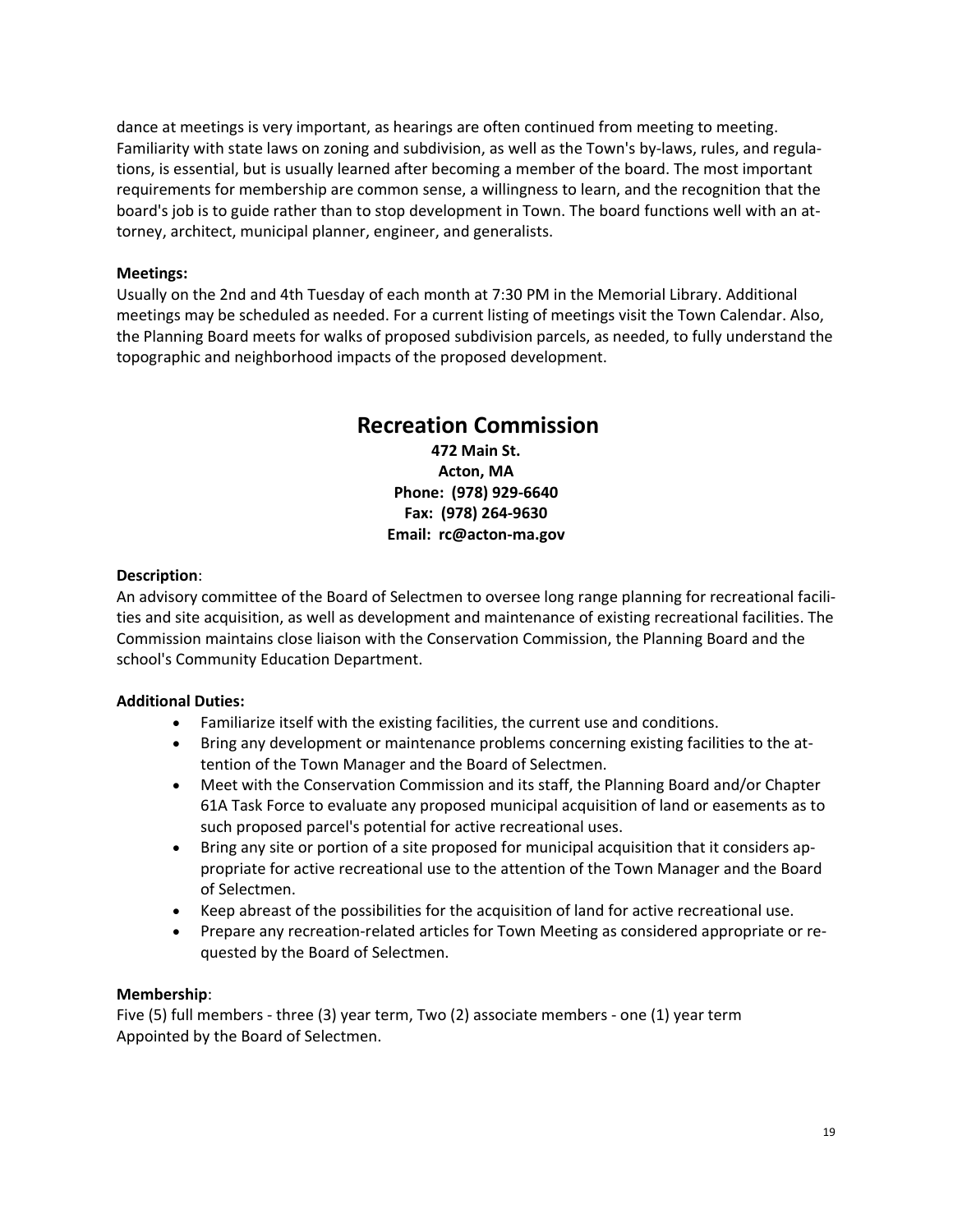# **Sidewalk Committee 472 Main St. Acton, MA Email: sidewalks@acton‐ma.gov**

### **Description:**

The Sidewalk Committee is an advisory committee reporting to the Board of Selectman. Using criteria developed by the committee in its first year, the committee created and continues to maintain a prior‐ ity list of sidewalk projects to be constructed in Acton.

The Sidewalk Committee's primary role is to help Acton become a more pedestrian friendly town. Tasks include:

- Maintaining the sidewalk criteria
- Maintaining the sidewalk priority list
- Maintaining the Sidewalk Design Guidelines
- Facilitating the construction of projects on the priority list
- Providing feedback and advice to town staff on sidewalk issues
- Interfacing with citizens on sidewalk issues
- Interfacing with other boards on sidewalk issues

The Sidewalk Committee maintains the sidewalk priority list and the sidewalk design guidelines. The Sidewalk Committee works to facilitate the construction of projects on the priority list by addressing funding issues, providing feedback and advice to town staff, and working with concerned citizens and other town boards interested in sidewalk issues.

#### **Additional Duties:**

The committee may review proposed development projects and provide input to the Planning Board or Board of Selectman regarding sidewalks. The committee may make recommendations to the Board of Selectmen on various sidewalk related policies.

# **South Acton Train Station Advisory Committee**

**472 Main St. Acton, MA 01720 Phone: (978) 929‐6632 Email: satsac@acton‐ma.gov**

#### **Overview:**

The South Acton Train Station Advisory Committee will work with representatives of the MBTA to de‐ velop and recommend to the Board of Selectmen designs for the new commuter rail station, the Town owned parking lot and adjacent MBTA property, including additional parking or other uses for any property and easements acquired in proximity of the station. The committee will also work with the MBTA on other town‐related issues.

The Committee will coordinate its work with the Town Planner, Town Engineer, the Assabet River Rail Train, Inc., neighborhood stakeholders and other relevant town boards, with consideration to traffic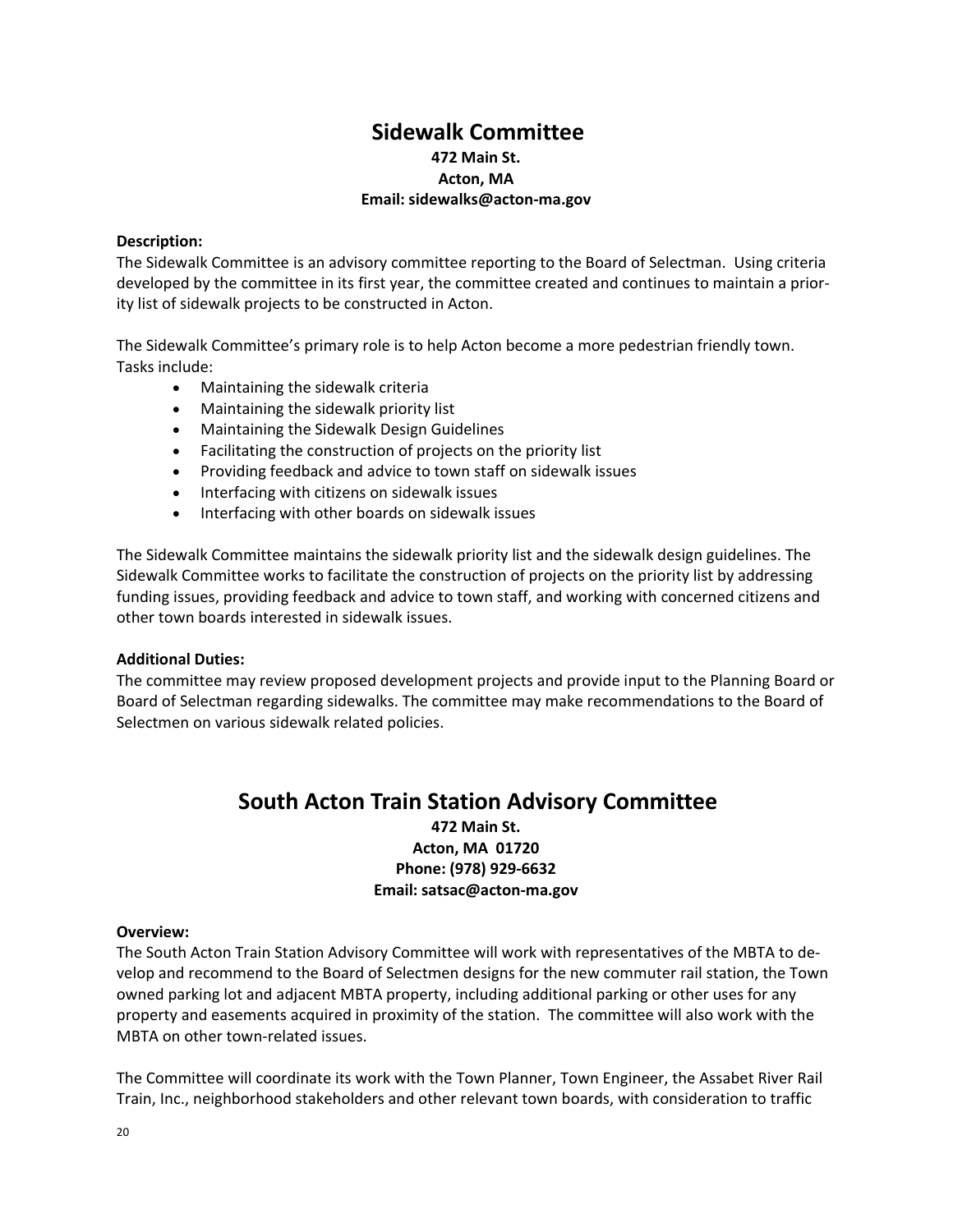flow management and building design. Of particular focus will be access from the south side of the station with the goal of mitigating vehicular congestion in the neighborhood and integrating alternative transportation modes, including the local shuttle bus service, bicycles and pedestrian walkways. The Committee will continue to monitor and advise the Board of Selectmen on both on‐site and remote issues related to the station.

#### **Membership:**

Membership is comprised of one member from the Finance Committee, two residents in proximity to the South Acton train station, one member of the Transportation Advisory Committee, and five Citi‐ zens‐at‐large; two members of the Committee shall be regular commuters. Members are appointed by the Board of Selectmen.

### **Meetings:**

Meetings are scheduled as needed.

# **Transportation Advisory Committee**

# **472 Main Street Acton, MA 01720 Phone: 978‐929‐6611 Email: tac@acton‐ma.gov**

### **Description:**

The TAC coordinates local transportation planning efforts and makes recommendations to the Board of Selectmen and the Planning Board on:

- Traffic issues, including local roadway problems, planning, transportation infrastructure, parking, and traffic calming
- Bicycling issues, including recreational and commuter bike-path planning, roadway bicycle use, and other bicycle access issues
- Pedestrian issues, including sidewalk planning and priorities, creating pedestrian-friendly areas, and neighborhood traffic calming
- Annual appropriation requests for transportation‐related capital and operating expenses

The TAC is expected to take a proactive as well as reactive role in dealing with these issues. Committee members may also choose to become involved in regional transportation planning efforts as observers, such as Route 2 planning efforts or Fitchburg rail-line improvements. However, the focus of the committee is on local transportation issues.

The TAC may be called on as needed to participate in Town Meeting presentation of local transporta‐ tion issues or appropriation requests, hold public meetings, and respond to specific citizen requests concerning local transportation issues or improvements. The TAC also provides assistance and support in the implementation of the goals and objectives of the Town's Master Plan.

# **Additional duties and information:**

 Members may be assigned primary or secondary responsibility for specific issues. This might include gathering information, speaking to citizens, coordinating with town officials, and forming preliminary recommendations to report back to the Committee.